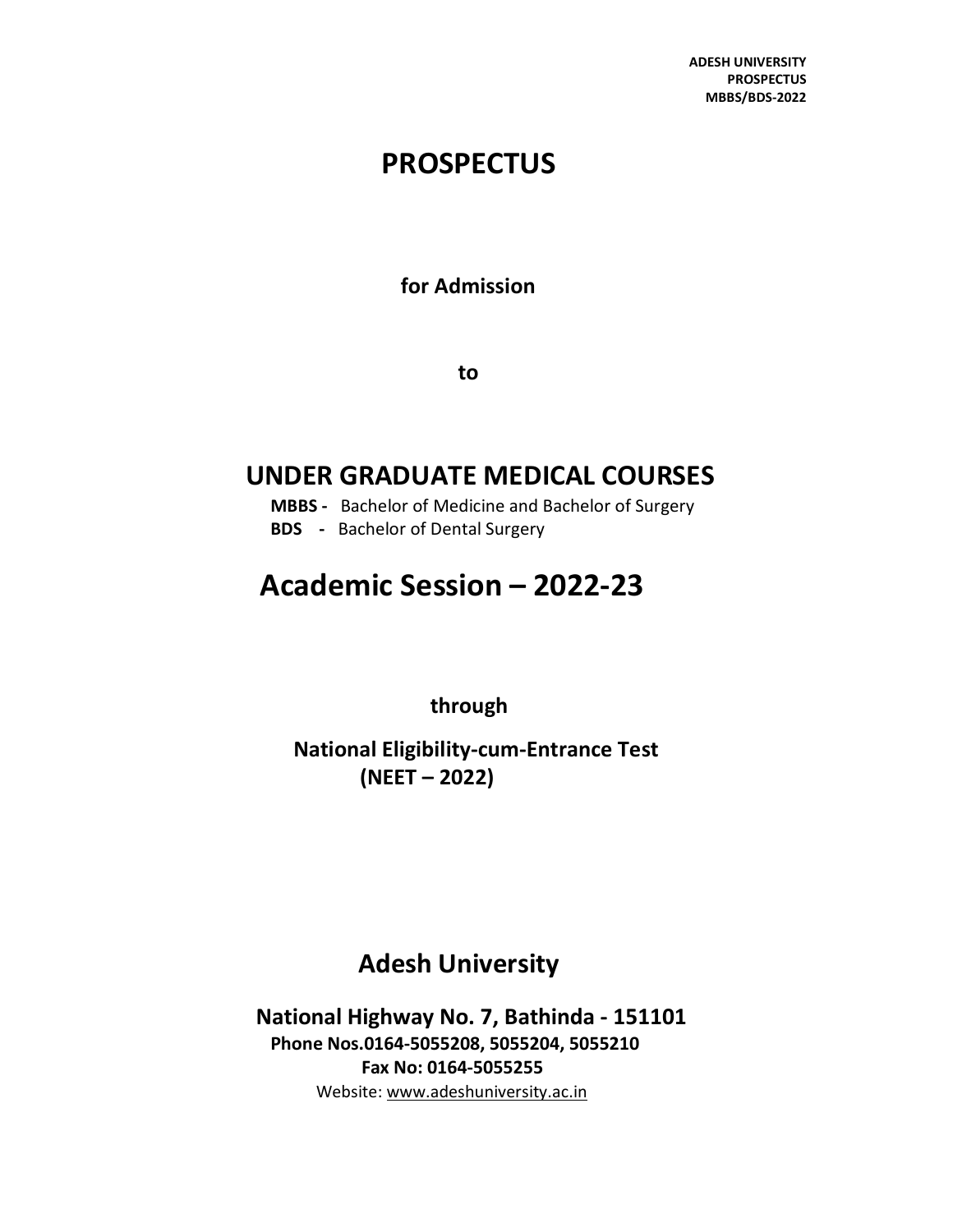#### INVOCATION

| There is one God                             | <b>IK ONKAR</b>    |
|----------------------------------------------|--------------------|
| His name is everlasting                      | <b>SATNAM</b>      |
| He is the Creator                            | KARTA              |
| He is present throughout His creation        | <b>PURAKH</b>      |
| He fears none                                | <b>NIRBHAO</b>     |
| He hates none                                | <b>NIRVAIR</b>     |
| His existence is immortal                    | <b>AKAL MOORAT</b> |
| He is not born, nor does He die              | <b>AJOONI</b>      |
| He is self-illuminated                       | <b>SAIBHANG</b>    |
| He is realized through the grace of the Guru | <b>GUR PRASAD</b>  |

ਦੇਹਸਿਵਾਬਰੁਮੋਹਿਇਹੈਸੁਭਕਰਮਨਤੇਕਬਹੂੰਨਟਰੋਂ॥ ਨਡਰੋਂਅਰਿਸੋਜਬਜਾਇਲਰੋਨਿਸਚੈਕਰਿਅਪੁਨੀਜੀਤਕਰੋਂ॥

..

Dehshivavarmoheehe, Shubhkarmantekabhunnataron, Na daronarson jab jayelaron, Nishchaykarapnijeetkaron

"O Lord, grant me this boon May I never shirk from doing good deeds Never should I be afraid when I go to confront the enemyand be certain to attain victory"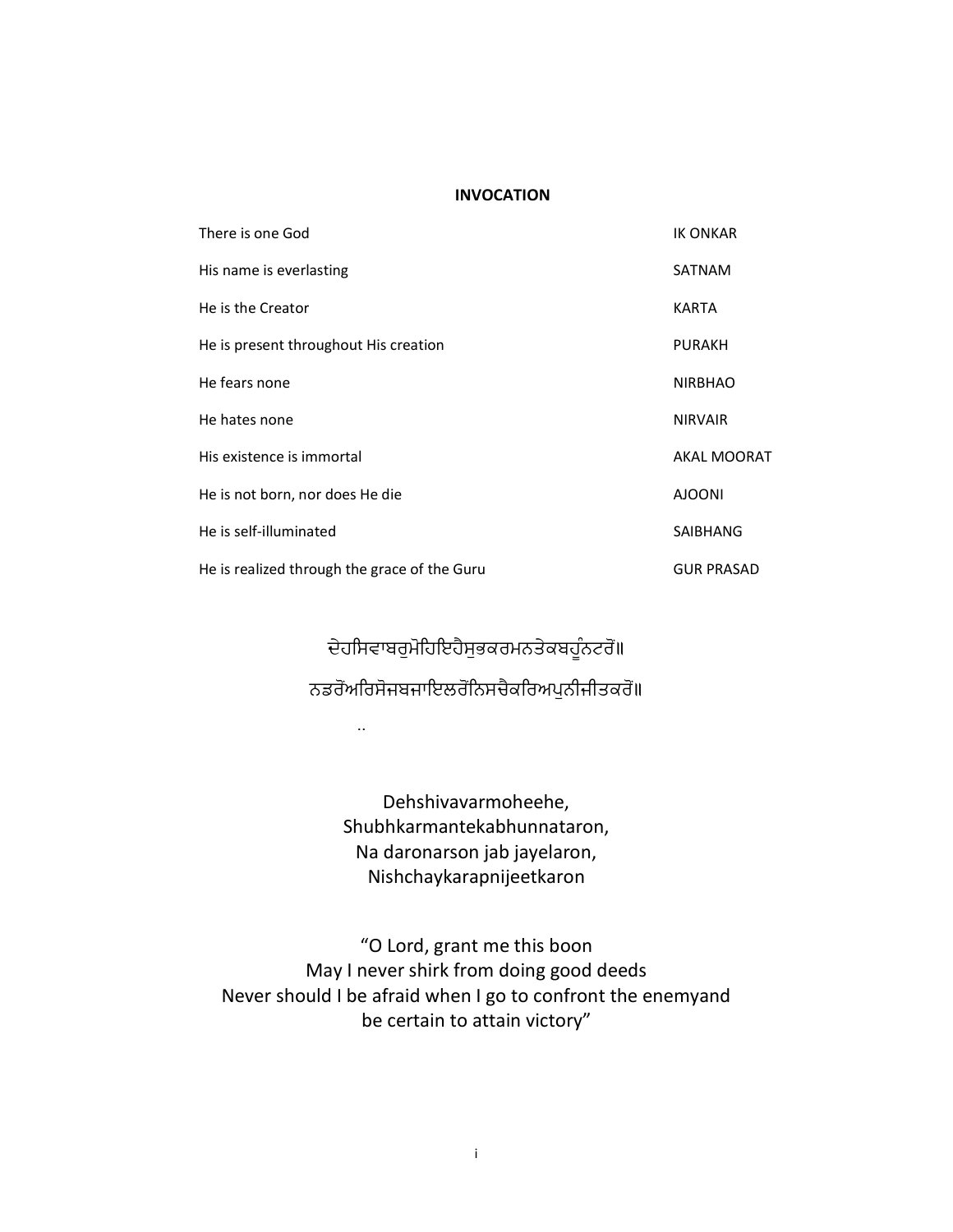## MESSAGE

I personally, and on behalf of the Governing Body as well as the whole ADESH family extend you a very warm welcome to join Adesh University to structure your career. We have clearly laid down our vision, mission, and values and all efforts are being made to utilize the infrastructural facilities and intellectual capital to achieve these goals and values. It is our endeavor to encourage our students to participate and to involve in medical, technical, social, cultural and sports activities, just to enable them to stay abreast with global demand of being a complete human being.

When we started our first multi-specialty referral hospital in 1989, our mission was to provide quality healthcare of international standards in India. Our consistent commitment to maintain excellence has made us the largest healthcare provider in Punjab. Today, Adesh Group is a world in itself. We manage a network of specialty and super specialty hospitals and clinics and provide technical, medical & paramedical education. After thirty-one years of dedicated service, I feel, we still have a lot to achieve.

Today, we now have a string of medical, dental, pharmacy, physiotherapy and paramedical colleges. The Adesh Group has established various colleges of Engineering & Technology and Polytechnics in Punjab. Over the years it has been fostering the mission of promoting educational excellence in the field of science and technology and has now grown into a premier technical and engineering education provider in India. We offer Diploma, Graduate and Post Graduate programs in various areas of Medical Sciences, Engineering & Technology, Pharmaceutical Sciences, and Management.

I invite you to explore this unique field of study, which truly has an impact upon science, medicine, and society. Please get in touch with us for any assistance and more information.

> Dr H S Gill MD (Medicine) Chancellor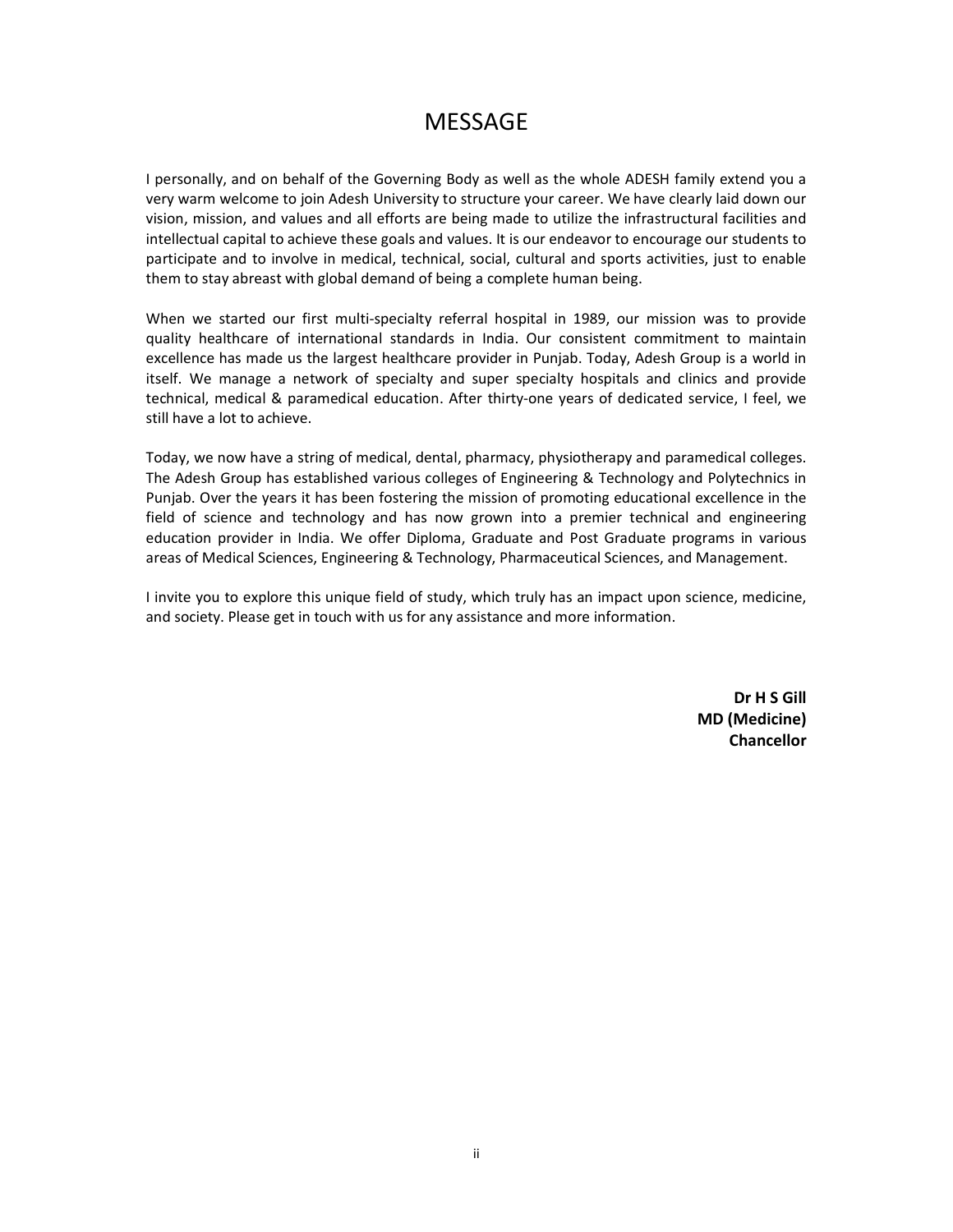ADESH UNIVERSITY **PROSPECTUS** MBBS/BDS-2022

## **MESSAGE**

Dear students and parents,

It gives me immense pleasure to extend a hearty welcome to all aspiring students for admission in this prestigious institution. Adesh University was set up with the aim of providing quality education in the southern part of Punjab. The University has come a long way with its beautiful campus having amazing facilities. It has its unique culture and traditions, with diverse students and most accomplished faculty, that binds the entire fraternity at the University together. The foundations of this institution have been raised on the vision to make it a world-class centre of excellence in higher education, be it in healthcare or other realms and also to provide a nidus for patient care comparable to the finest anywhere in the world. The focus, therefore, is on the students who have chosen Adesh University, to develop as wholesome professional globally competitive and locally responsive and for that, we have set lofty institutional objectives as you shall perceive once you enter the portals of this University.

We, at this institution, are committed to provide the best environment that addresses both the intelligence and character building aspects. This would entail updated curriculums according to the norms laid down by the concerned regulatory bodies and simultaneously matching the best at the global level. Besides the professional education, you would get ample opportunities to explore your full potential here by participating in the extracurricular and sports activities. This comprises the complete set of activities that would help you shape yourself into a complete person by the time you would leave the portals of this institution.

At this juncture, it is important that you become aware of our expectations of you as well. As much as you have a right to stay and enjoy the privileges on the campus, other fellow students who are here have this right as well. Hence, this institution cannot tolerate indiscipline in any form including any acts of teasing, ragging or harm to fellow students, physical or emotional.

For the students who find themselves perplexed by the academic course work, it is strongly recommended that you get in touch with your teachers for any query that you might have, as we at Adesh University believe in delivering unwearied support to our students. As per institutional policy, it is mandatory for every student to ensure 75% attendance in theory and 80% attendance in the non theoretical aspects of every subject besides meeting the required standards set up for the internal assessment examinations.

We want you to always remember that every member of the faculty, staff, and management measures our success by yours and that our doors will always remain open for you to extend any help that you would need any time in your life.

Wishing a fruitful stay while you are here with us and best of times ahead.

Col. Jagdev Singh (Retd.) MBA, SOPGE, B.E. (Elect.) Vice Chancellor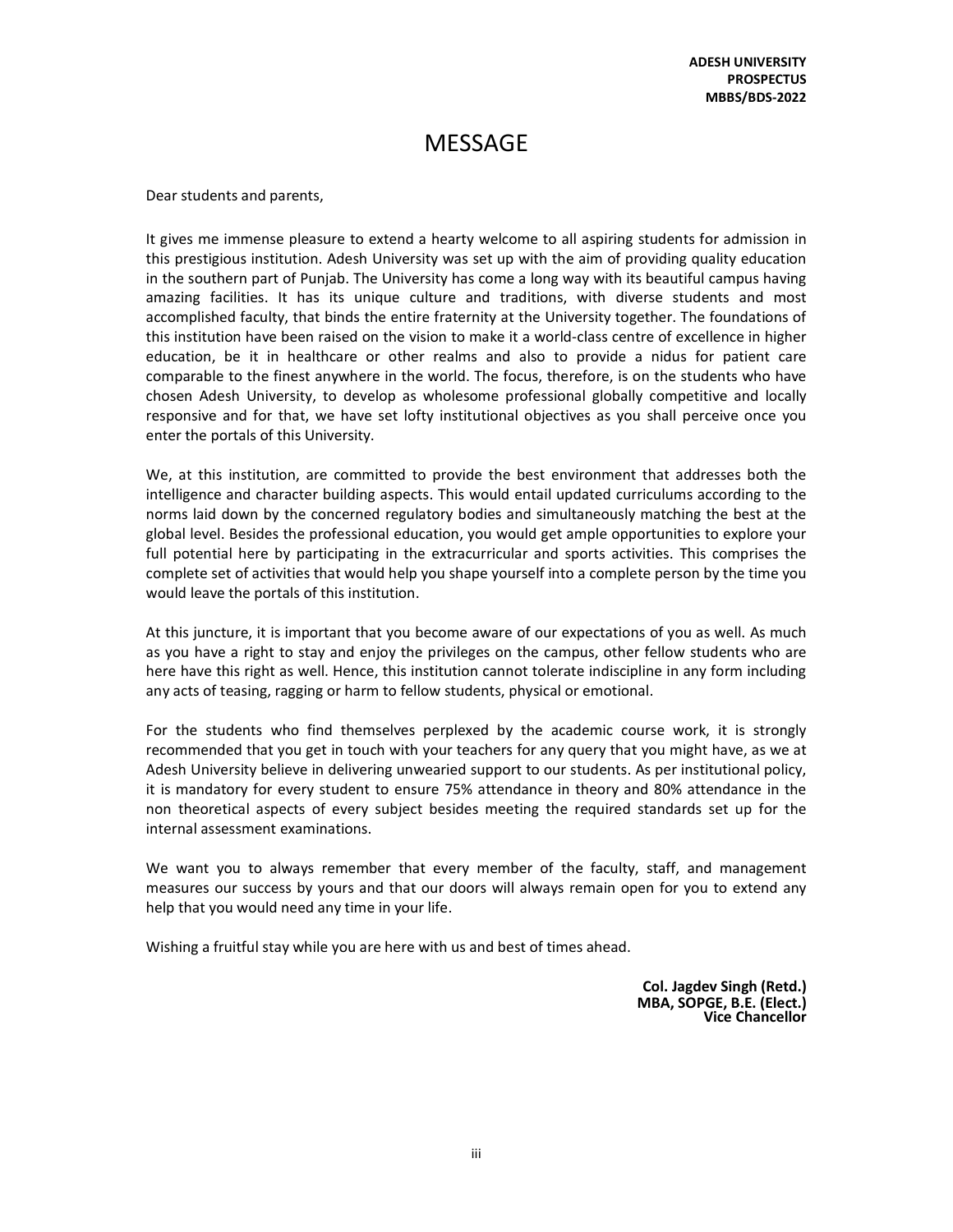| Ser.<br>No. | <b>Particulars</b>                                                 | Page No.       |
|-------------|--------------------------------------------------------------------|----------------|
| 1.          | Important Information                                              | $\mathbf{1}$   |
| 2.          | PART A- Important Information and Instructions                     | $\overline{2}$ |
| 3.          | PART B- Important Information and Instructions                     | $3 - 4$        |
| 4.          | Adesh University                                                   | $5-6$          |
| 5.          | Adesh Institute of Medical Sciences and Research, Bathinda (AIMSR) | $6 - 8$        |
| 6.          | Adesh Institute of Dental Sciences and Research, Bathinda (AIDSR)  | $8 - 9$        |
| 7.          | Number of Seats                                                    | 9              |
| 8.          | <b>Distribution of Seats</b>                                       | 10             |
| 9.          | <b>Eligibility Conditions</b>                                      | 10             |
| 10.         | Enrollment                                                         | $10 - 12$      |
| 11.         | Fee Structure MBBS and BDS Courses                                 | $12 - 14$      |
| 12.         | Refund of Fee                                                      | 14             |
| 13.         | Fee from Failed/ Detained Students                                 | 14             |
| 14.         | Surety Bond/Bank Guarantee                                         | $14 - 15$      |
| 15.         | <b>Rules and Regulations</b>                                       | $15 - 22$      |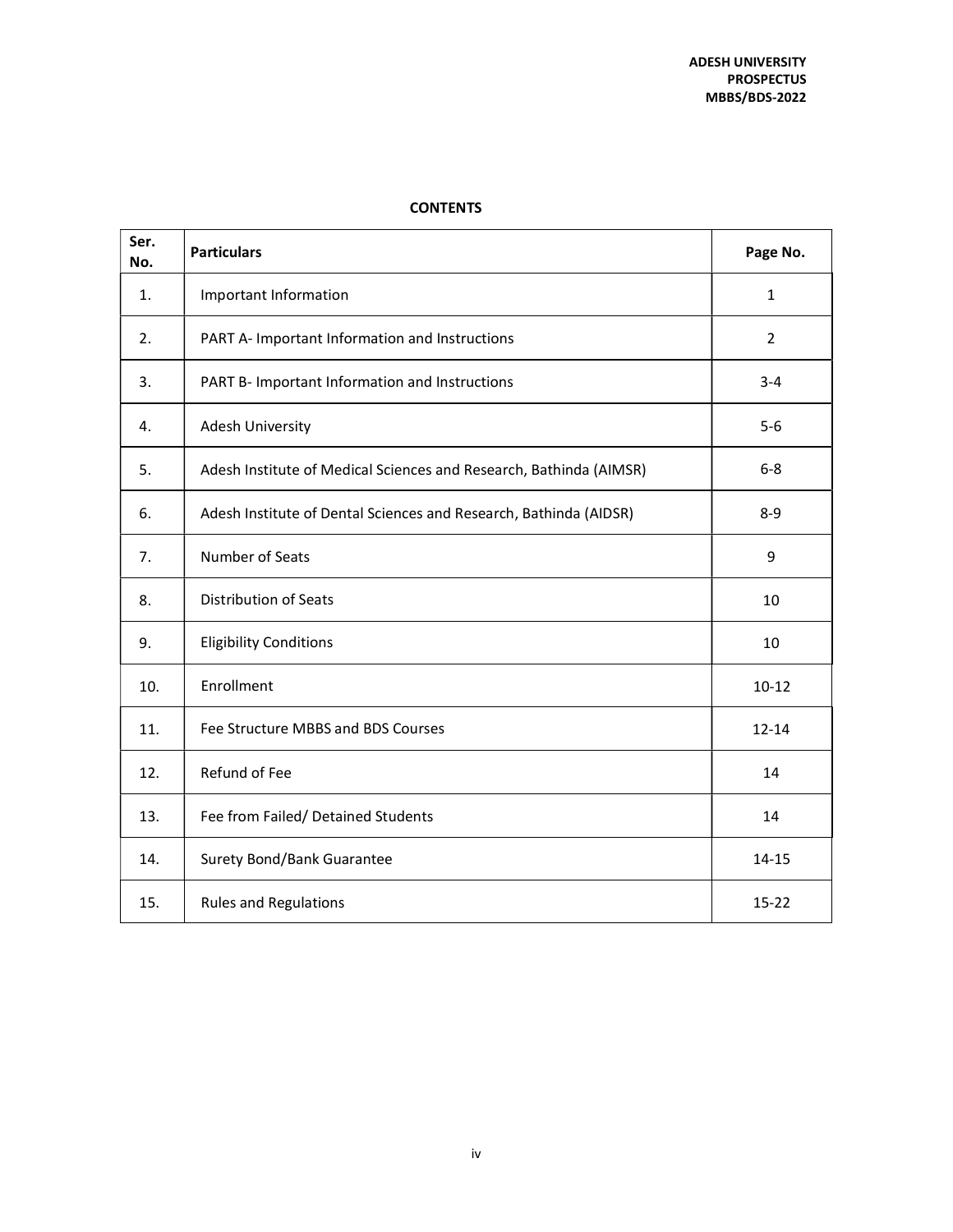## IMPORTANT INFORMATION

1. Adesh University, Bathinda would admit students to the MBBS/BDS courses on offer at Adesh Institute of Medical Sciences and Research, Bathinda/Adesh Institute of Dental Sciences & Research, Bathinda, constituent colleges of Adesh University, Bathinda through the Combined Counselling for the academic session 2022.

2. The Prospectus of Adesh University has, therefore, been laid out in two parts, PART-A and PART-B.

3. PART-A pertains to the relevant provisions of the combined admission/counselling process as may be notified by Baba Farid University of Health Sciences through their Prospectus related to Admissions and Counselling for provisional allocation of seats to the candidates who apply for MBBS/BDS Courses on offer by medical/dental institutions in the state of Punjab.

4. **PART-B** of this Prospectus pertains to the fee structure, distribution of seats, rules and regulations of Adesh University that wouldapply to the candidates who are selected to undergo the MBBS/BDS courses at Adesh Institute of Medical Sciences and Research, Bathinda/Adesh Institute of Dental Sciences and Research, Bathinda, constituent colleges of this Adesh University.

5. The Prospectus of Adesh University, Bathinda is available on the Adesh University website www.adeshuniversity.ac.in.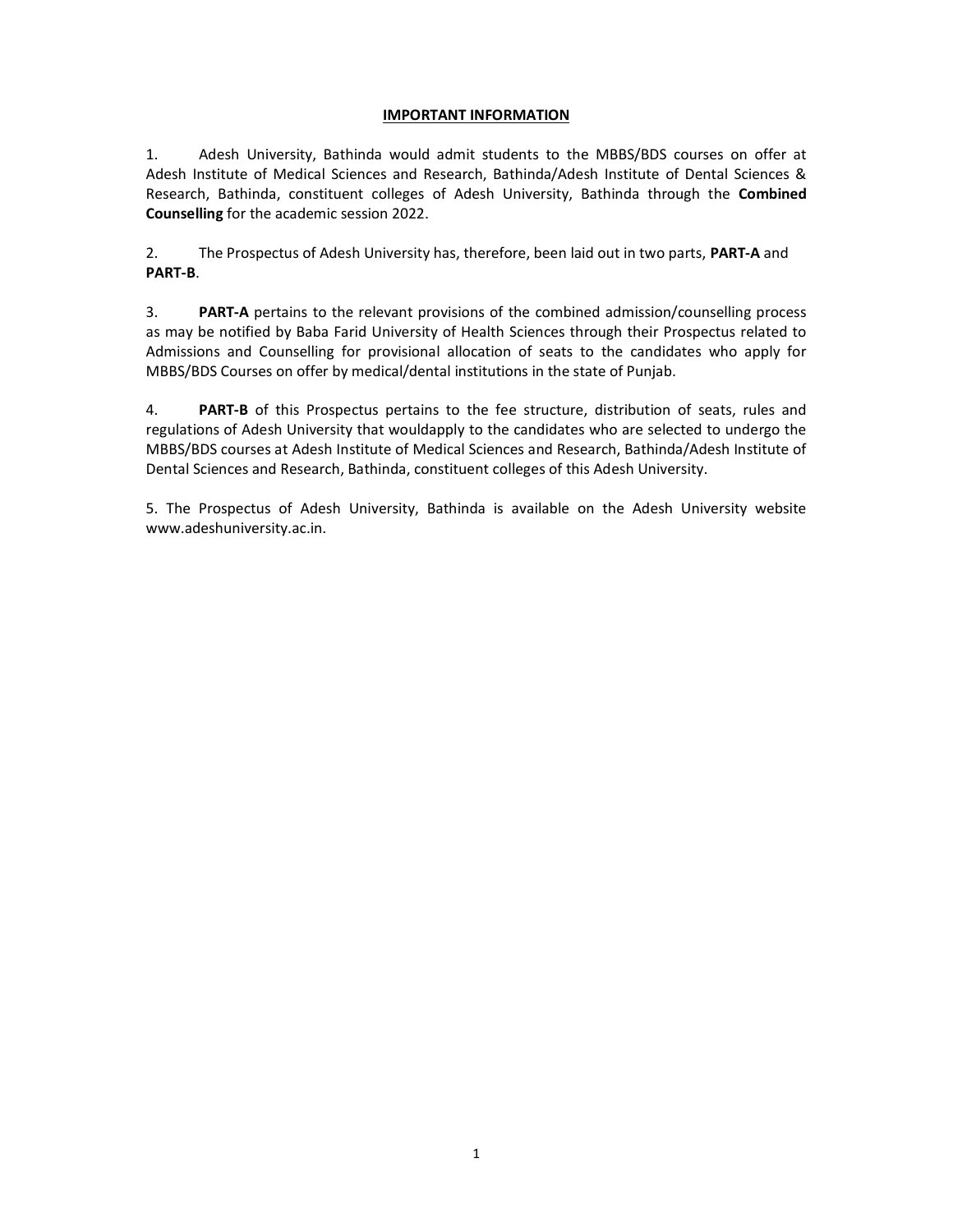#### PART-A

#### IMPORTANT INFORMATIONAND INSTRUCTIONS

1. This part of the Adesh University prospectus applies to the CombinedAdmission/Counselling process to be followed by Baba Farid University of Health Sciences, Faridkot till the provisional allocation of seats to the prospective candidates opting for undergraduate courses on offer in the medical/dental institutions in the state of Punjab.

2. Important dates as notified by Baba Farid University of Health Sciences in their Prospectus would apply for Counselling/Admission process.

3. Date, time, venue, mode of Counselling and other relevant information will be as notified by Baba Farid University of Health Sciences, Faridkot. Candidates to check the schedule of the Counselling on the website of Baba Farid University of Health Sciences, Faridkot (website www.bfuhs.ac.in).The candidates are advised to be in touch with the important instructions laid down by Baba FaridUniversity of Health Sciences, Faridkot on its website www.bfuhs.ac.in issued with regard to CombinedAdmission/Counselling being conducted by Baba Farid University of Health Sciences, Faridkot.

4. The role of Baba Farid University of Health Sciences, Faridkot is restricted to the Admission /Counselling process in accordance with the provisions of the Government. of Punjab, Department of Medical Education and Research notification for admission to MBBS/BDS-2022.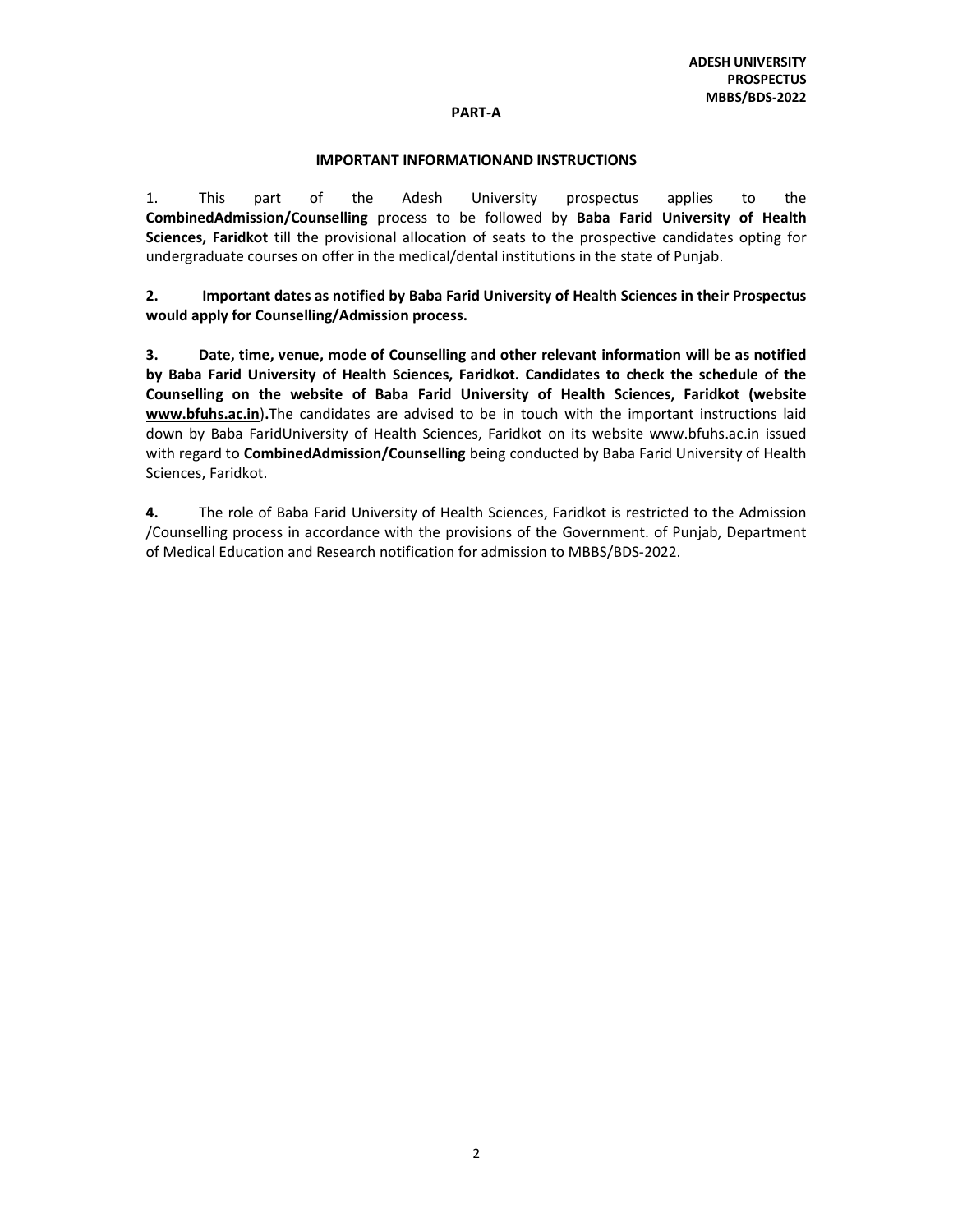#### PART-B

#### Important Information and Instructions

1. This part of the Prospectus provides information about list of Programmes on offer at Adesh Institute of Medical Sciences and Research (AIMSR) and Adesh Institute of Dental Sciences and Research (AIDSR) of this University as well as information regarding enrollment, fee structure and distribution of seats, rules & regulations and other important information about Adesh University, Bathinda. The terms and conditions laid down herein would be applicable to the students who get enrolled in Adesh Institute of Medical Sciences and Research/Adesh Institute of Dental Sciences and Research of this University after their initial process of admission/counselling is completed under the aegis of Baba Farid University of Health Sciences, Faridkot.

2. Notwithstanding the participation of candidates in the central Admission/Counselling process under the aegis of Baba Farid University of Health Sciences, Faridkot, only eligible candidates shall be considered for admission at Adesh Institute of Medical Sciences and Research/Adesh Institute of Dental Sciences and Research of this University.

3. Candidates applying under any of the reserve categories are directed to attach all relevant documents/proof of respective category with application form and also directed to bring along the originals at the time of enrollment.

4. A declaration form regarding rules and regulations and information on enrollment procedure etc. is required to be signed by the candidate provisionally allocated a seat in the Adesh Institute of Medical Sciences and Research/Adesh Institute of Dental Sciences and Research of this University at the time of enrollment at Adesh University for admission to MBBS/BDS courses.

5. The candidate will be required to deposit the tuition fee through online payment gateway specified by Baba Farid University of Health Sciences, Faridkot.Candidate will report for medical check up and joining after submission of proof of fee deposition to Adesh Institute of Medical Sciences & Research, Bathinda/Adesh Institute of Dental Sciences and Research, Bathinda within the stipulated time period, failing which allocated seat will stand cancelled automatically without any intimation.

6. This Prospectus is subject to alteration(s) / modification(s) at any time without notice. Please visit our website www.adeshuniversity.ac.in from time to time for updated information.

7. Candidates must retain this Prospectus of Adesh University with them till the completion of thecourse. They should carefully read the instructions and the rules and regulations of the University and comply with all instructions therein strictly.

8. Eligibility to various Under Graduate courses shall be governed and regulated as per the rules and regulations of Adesh University andNational Medical Commission/Dental Council of India on the basis of NEET UG-2022.

9. In case of any discrepancy in academic matters, Adesh University shall be the final deciding authority.

10. The candidate should read the eligibility conditions carefully and mere consideration in the combined counselling does not entitle him/her for admission. Eligibility conditions for admissions are as per Adesh University and National Medical Commission/Dental Council of India rules and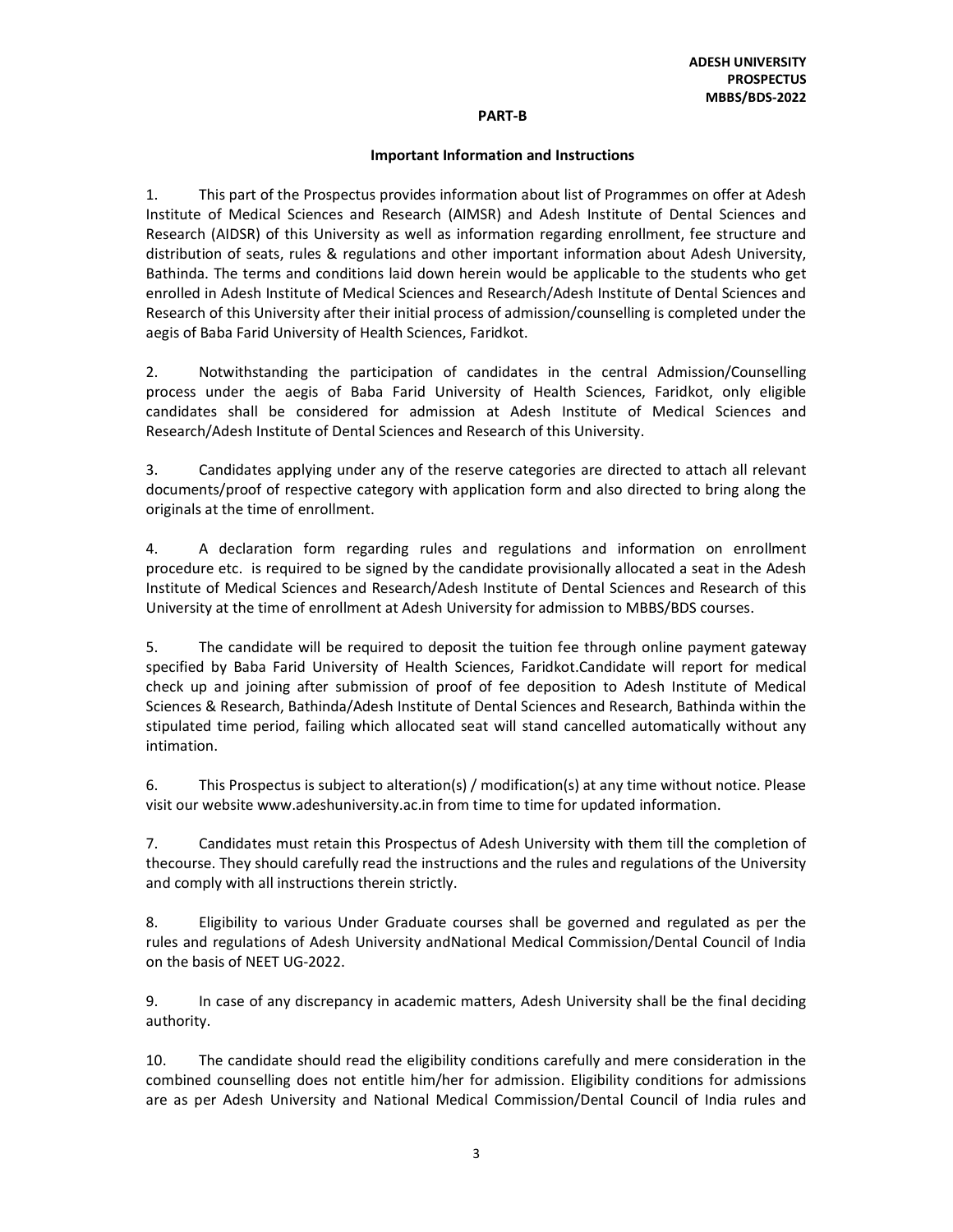regulations, those not found eligible as per rules and regulations will not be considered for admission.

11. The admission to Under Graduate Courses (MBBS/BDS) shall be open to candidates who have obtained minimum of marks at 50<sup>th</sup>percentile in National Eligibility Cum Entrance Test to MBBS/BDS courses held for the said academic year. However, in respect of candidates belonging to Scheduled Castes (SC), Backward Classes (BC), the minimum marks shall be at  $40<sup>th</sup>$ percentile. In respect of the candidates with Bench Marked Disabilities specified under the Rights of Persons with Disabilities Act, 2016, the minimum marks shall be at  $45<sup>th</sup>$  percentile for General category candidates and  $40<sup>th</sup>$  percentile for SC/BC candidates. The percentile shall be determined on the basis of highest marks secured in the All India common merit list in National Eligibility Cum Entrance Test for admission to MBBS/BDS courses. Further, the merit/eligibility will be determined by the Admission Committee constituted by Government of Punjab, Department of Medical Education & Research, Chandigarh.

12. Eligibility and Merit of a candidate for admission against any Under Graduate seat will further be verified by the Enrollment Committee of Adesh University, strictly as per rules and regulations of Adesh University and National Medical Commission/Dental Council of India.

13. Any attempt by a candidate to influence directly or indirectly any person concerned with the admission will disqualify him/her.

14. No judicial proceedings will lie against the Adesh University for (a) any bonafide error that may occur in the selection of any candidate (b) refusing to accept a certificate (c) any other reason pertaining to admission of the student.

15. In case of any ambiguity in the rules, interpretation of the same by Adesh University shall be final.

16. Any instructions / directions to modify / change to any condition laid down in this prospectus can be issued by the University.

17. This is for the information of all candidates that as per current orders of the Hon'ble Supreme Court of India, if any incident of ragging comes to the notice of the authority, the concerned student shall be given liberty to explain and if his/her explanation is not found satisfactory, the authority may expel him/her from the institution.

18. All disputes pertaining to admission and allotment of seats shall lie within the jurisdiction of Bathinda Courts only.

19. Academic Session shall commence from the date as notified during the counselling by Baba Farid University of Health Sciences, Faridkot.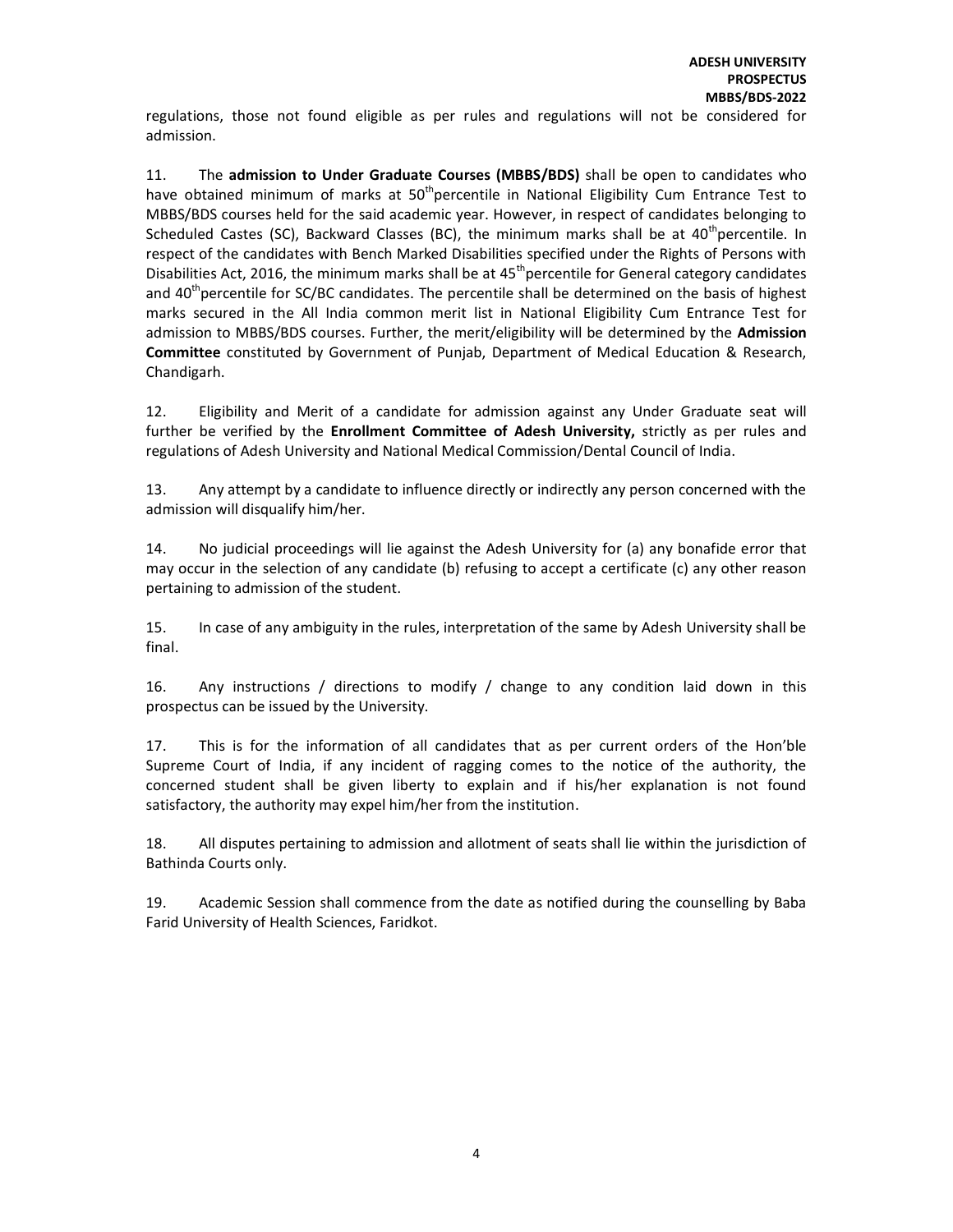## ADESH UNIVERSITY

## INTRODUCTION

## 1. ADESH FOUNDATION, SRI MUKTSAR SAHIB

1.1 The Adesh Group, a pioneer in healthcare, medical and technical education came into existence with the establishment of Adesh Foundation in 1995 vide Registration No. 618 of 1995-1996 (Registered under Societies' Registration Act XXI, 1860) in Sri Muktsar Sahib, an underdeveloped area of Southern Punjab, with aims and objectives of serving humanity in the sphere of health care as well as medical, paramedical and technical education.

1.2 Adesh Foundation, under the chairmanship of Dr. H.S. Gill, MD (Medicine) has several institutions in its fold.

1.3 The foundation established Adesh University in the State of Punjab in July 2012 by Act No. 6 of 2012 of Government of Punjab, notified under Punjab Government Gazette (Extraordinary) dated July 10, 2012 under Punjab Private Universities policy 2010 for the purposes of making provisions for instruction, teaching, education, research, training & related activities at all levels in disciplines of higher education including professional, medical/dental/ technical teaching, general education etc., particularly to the aspirants of the rural area.

## 2. ADESH UNIVERSITY AND ITS PRESENT STATUS

2.1 BRIEF HISTORY: The University was established at Village Bhucho Kalan, Tehsil Nathana, District. Bathinda for the purposes of teaching and ensuring proper and systematic instruction, training and research in all disciplines of higher education to include Modern Systems of Medicine and Indian Systems of Medicine, professional, technical, general education, language and literature, art and culture, management, tourism and hospitality and in other streams and subjects as per the needs of the industry and society in general. It is not only an affiliating and examining body but also a teaching and research centre in medical and allied health sciences. It is expected to play a vital role in improving the standards of medical and health education in the state and in conducting relevant research in all aspects of health sciences, basic as well as applied, which ultimately will ameliorate the health standards of the people of Punjab and surrounding areas like Haryana, Rajasthan and Himachal Pradesh etc. The University is poised to be a trendsetter in developing appropriate modes and models of healthcare to ensure quality healthcare to the people.

2.2 The University has been recognized by various regulatory bodies like Medical Council of India vide Govt. of India Letter No U.12012/216/2005-ME (PII) (Vol-I) dated 03.04.2014, Dental Council of India vide Govt. of India letter No V.12017/50/2007-DE dated 24.04.2014, Pharmacy Council of India vide their letter No 17-1/2013-PCI/3668-3880 dated 13.05.2013 and Indian Nursing Council vide their Letter No 18-26/11036-INC dated 30.08.2013.

2.3 The University has been recognized by the University Grants Commission under section 2(f) of the UGC Act. 1956 vide letter No. F.8-15/2011 (CPP-I/PU) dated 13.01.2020. The UGC has also included Adesh University in the list of Private Universities maintained by the University Grants Commission under Section 2(f) of the UGC Act. 1956.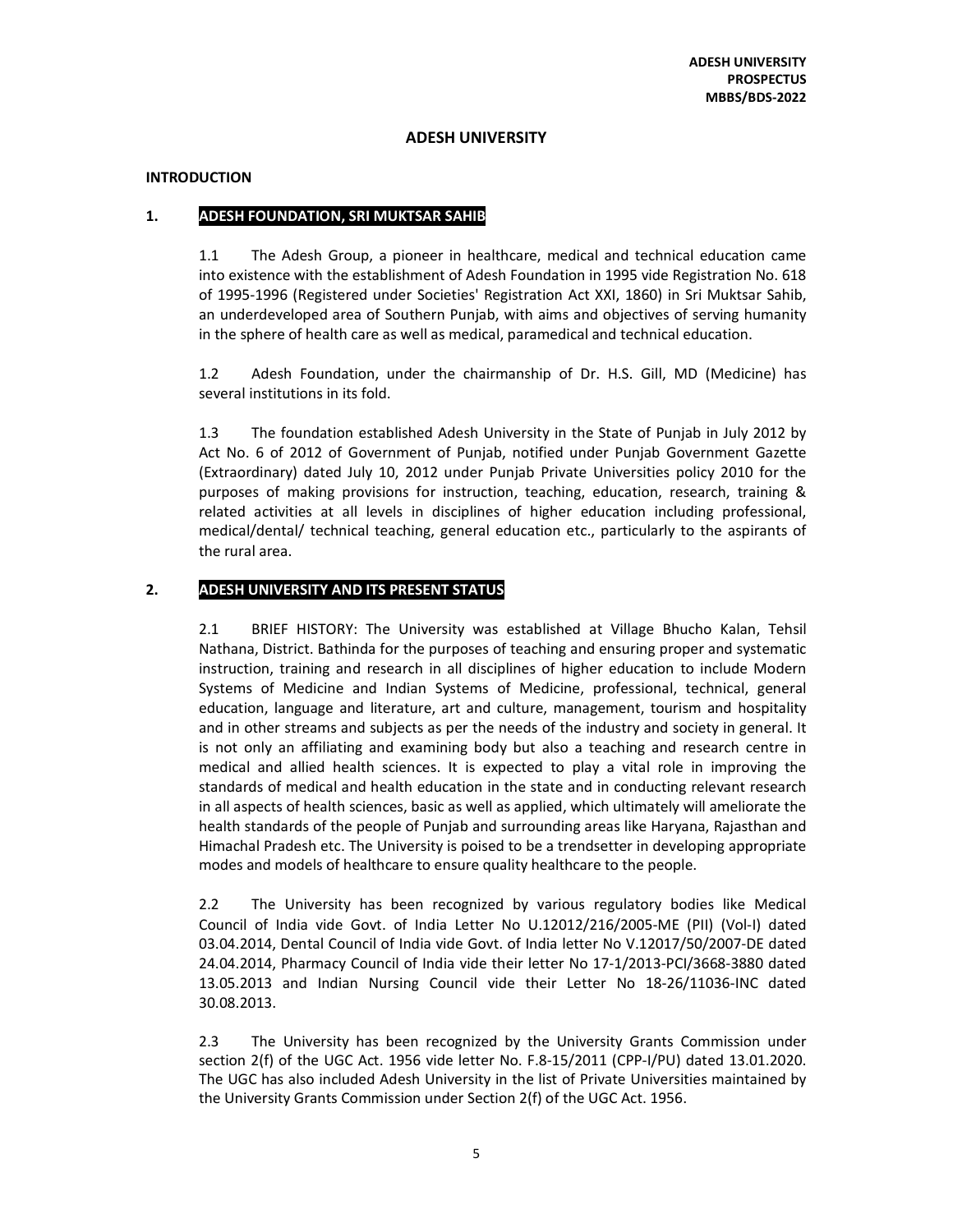2.4 Established with a mission to create an intellectual, academic and physical environment conducive to free flow of ideas and exchange of information between various faculties of the University, between this University and other Universities of health sciences in the country and abroad, thereby opening a window to the world for the health professionals, health planners, health managers, biomedical and social scientists and educationists in health sciences of the country. Efforts are continuously on to establish contact and reach an understanding with various institutions towards achieving this goal.

2.5 The University Campus comprises of all constituent colleges along with an Auditorium of 1200 capacity, Senate Block, Academic Block, Centre for Interdisciplinary Biomedical Research (CIBR), Department of Library and Information Sciences (DLIS) and Department of Management and Hospital Administration (DMHA). The University is aiming to has added excellence in Research.

2.6 The University is in continuous pursuit to achieve excellence in healthcare delivery and medical education and research in the State. Admissions to various undergraduate and post graduate programmes in the constituent institutions of this University in the State of Punjab are made on merit basis through the conduct of **Entrance Tests conducted by the** University and/ or academic merit basis to enroll suitable candidates to the various UG/PG and Diploma Programmes in the Medical/Dental/Nursing/Pharmaceutical and Allied Sciences. The University is now primarily focusing on strengtherning postgraduate medical education and research and evolving excellence in a rural backdrop.

## 3. UNIVERSITY'S CONSTITUENT COLLEGES/DEPARTMENTS/CENTRES

3.1 At present, the University has the following constituent Colleges/Departments/Centres:

- (a) Adesh Institute of Medical Sciences and Research, Bathinda
- (b) Adesh Institute of Dental Sciences and Research, Bathinda
- (c) Adesh Institute of Pharmacy and Biomedical Sciences, Bathinda
- (d) College of Nursing, AIMSR, Bathinda
- (e) College of Physiotherapy, AIMSR, Bathinda
- (f) College of Paramedical Sciences, AIMSR, Bathinda
- (g) College of Pharmacy, AIMSR, Bathinda
- (h) Department of Library & Information Sciences, AU, Bathinda
- (i) Department of Management & Hospital Administration, AU, Bathinda
- (j) Centre for Interdisciplinary Biomedical Research, AU, Bathinda

3.2 All the constituent colleges of the University viz., Adesh Institute of Medical Sciences and Research, Adesh Institute of Dental Sciences and Research, Adesh Institute of Pharmacy and Biomedical Sciences, College of Nursing, AIMSR, College of Physiotherapy, AIMSR, College of Paramedical Sciences, AIMSR and College of Pharmacy, AIMSR are recognized by the regulatory bodies.

## 4. ADESH INSTITUTE OF MEDICAL SCIENCES AND RESEARCH, BATHINDA (AIMSR)

4.1 The institution is a constituent college of Adesh University established under the provisions of Adesh University Act No 6 of 2012 promulgated vide Punjab Government Gazette (Extraordinary) dated July 10, 2012 and/Govt of India Ministry of Health and Family Welfare vide Notification No. U.12012/216/2005-ME(P-II) dated 3rd April 2014. The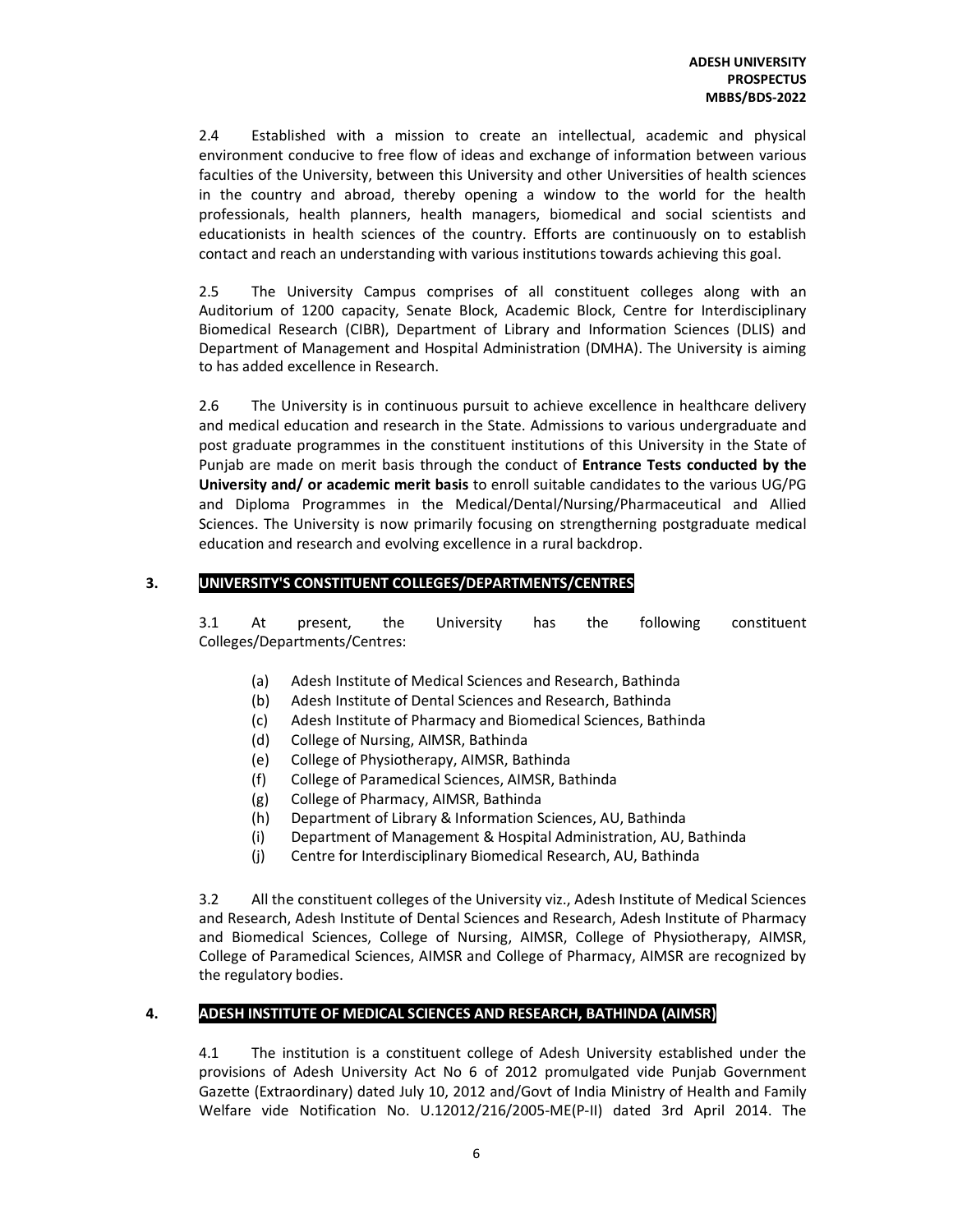Institution conveniently located on the main Bathinda - Barnala National Highway No. 7, provides good road and rail connectivity to all major cities in Punjab and India. The institute is situated in a clean and unpolluted environment adjacent to Bathinda Cantonment, about 12 kms from Bathinda Railway station. The institution boasts of a self contained 40-acre campus, having 24 hours running water & electricity supply, sewage treatment plant, faculty and staff residences, well maintained beautiful play grounds, hygienic canteens, a gymnasium and fine hostels.

4.2 The AIMSR is a medical college with annual intake of 150 students for MBBS course established in 2005. This institute is recognized by Medical Council of India and Ministry of Health and Family Welfare, Government of India, vide Gazette Notification No.  $U.12012/216/2005$ -ME (P-II)dated  $19<sup>th</sup>$ May 2011. **MS General Surgery (Two seats). MS** Obst. & Gynae (Three Seats), MD Pathology (Four Seats), MD Microbiology (Two Seats) and MD Community Medicine (Three seats) have been recognized by Medical Council of India and Ministry of Health and Family Welfare, Government of India. Permission to run Post Graduate (MD/MS) programmes in the subjects of General Medicine, Dermatology, Venerology & Leprosy, Paediatrics, Immuno Haematology & Blood Transfusion, Respiratory Medicine, Orthopaedics, Ophthalmology, Psychiatry, Radio-diagnosis, Anaesthesia, Otorhinolaryngology, Anatomy, Physiology, Biochemistry, Pharmacology and Increase of seats in the department of General Surgery from two to ten have been granted by Medical Council of India/National Medical Commission of India. All the teaching departments are equipped with state of the art modern laboratories, instruments and teaching aids. The institute has air-conditioned Lecture Theatres equipped with multimedia and other audio-visual facilities. Special emphasis is laid on participatory learning.

4.3 The Medical College has a spacious centralized air-conditioned library on the second and third floors of the College building. It has well-ventilated and illuminated reading rooms. The library is equipped with a large number of computers having lease line internet facility. There are more than 30,000 books pertaining to various Under Graduate and Post Graduate courses and more than 200 national and international journals. The library has subscribed to 5,700+ National and International e-Journals enabling online access to students & faculty through 40 internet nodes. Computers, along with internet facility, have been provided in all the teaching departments of the institution, thus helping the staff members to update their knowledge and skills from time to time. A huge state-of-the-art centrally air-conditioned auditorium-cum-examination hall with modern audio-visual aids, having a seating capacity of 1200 is available. Regional, state and National level professional conferences, workshops and seminars are frequently held in the auditorium.

4.4 Teaching Hospital (AIMSR): The teaching hospital of AIMSR is a majestic seven storey building with a basement, a land mark that cannot be missed on the Bathinda-Barnala National Highway No. 7. It is a multispecialty tertiary care hospital having capacity of 720 beds. It is the beginning of a vision leading ultimately to a postgraduate institute in this region of Punjab. The entrance foyer of the hospital has enough space to seat more than 1350 patients and their attendants waiting for registration, buying medicines at the drug store or visiting their relatives. The Emergency department is conveniently located close to the main entrance from the highway for easy and quick access of the ambulances. The Maternity-care unit, two operation theatres, 4 labour rooms, and neonate nursery are also situated on the ground floor, thus making it easily accessible to female patients.

4.5 The outpatient departments (OPDs) are provided with modern equipment. The ICU complex consists of Medical Intensive Care Unit (MICU), Intensive Cardiac Care Unit (ICCU), Respiratory Intensive Care Unit (RICU), Surgical Intensive Care Unit (SICU), Paediatric Intensive Care Unit (PICU), Neonatal Intensive Care Unit (NICU) and a Renal Dialysis Unit.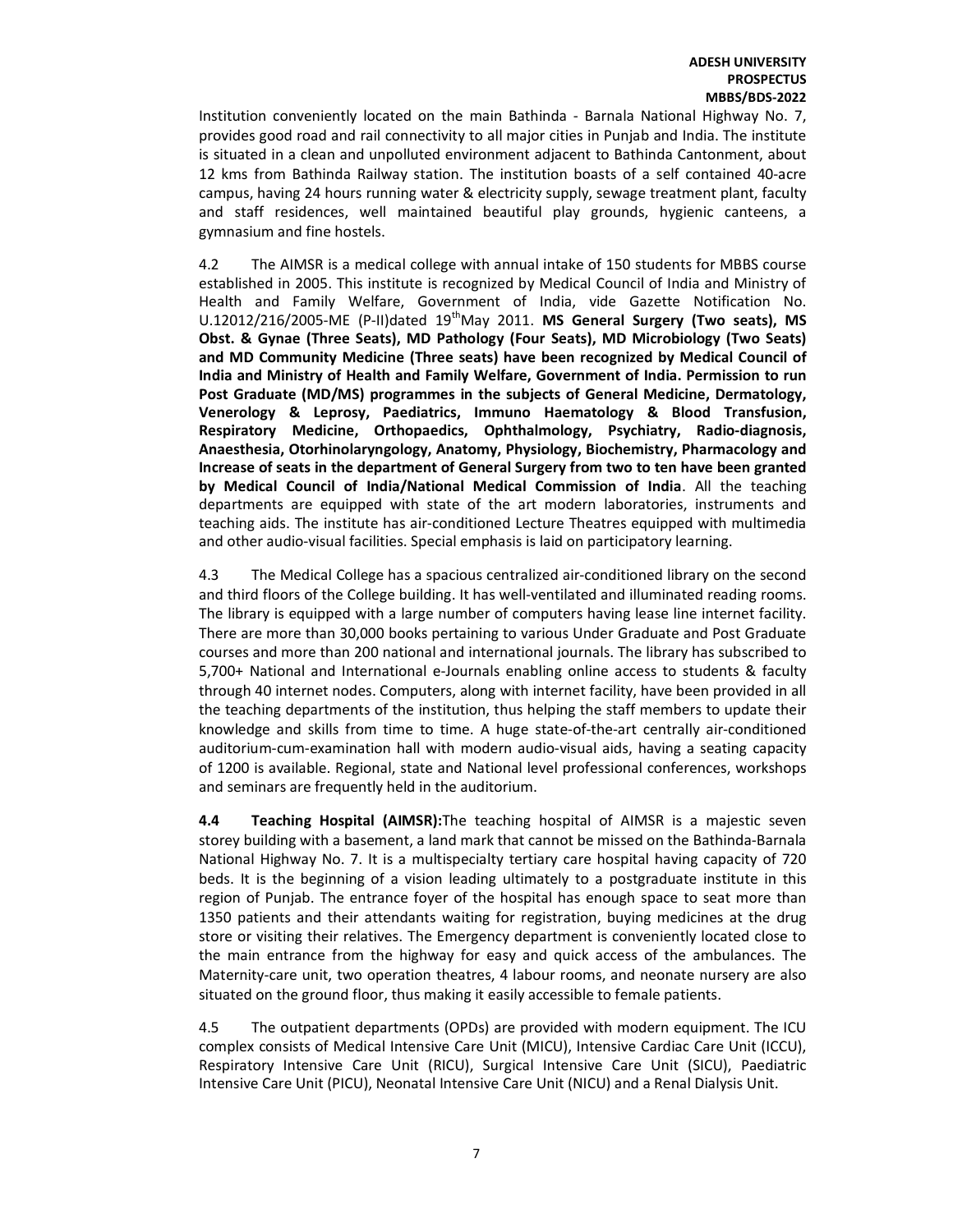#### ADESH UNIVERSITY **PROSPECTUS** MBBS/BDS-2022

4.6 The investigative laboratories are equipped with latest state-of-the-art technologies, instruments and equipments. The Department of Biochemistry is equipped with fully automatic analyzer (Beckman Coulter), Arterial Blood Gas (ABG) analyzer, Biolytic analyzer for electrolytes, semi automatic analyzers, Elisa Reader, flame photometers etc. The Department of Microbiology is fully equipped with Biosafety cabinets and modem kits for undertaking diagnostic tests in bacteriology, serology & immunology, parasitology, mycology, virology and mycobacteriology including Dark Ground Microscopy. The Department of Pathology is fully equipped for histopathology, cytopathology, clinical haematology and clinical pathology with automatic tissue processors, automatic haematology cell counter, cryostat and coagulometers. In the department of Radiodiagnosis there are 300 mA, 500 mA,600 mA, 800 mA, X-ray Units, I.I.TV, Digital X-ray (C R System) for teleradiology, Single Slice CT Scan, 16 Slice CT Scan, 1.5T MRI, 800 T Mammography, Sonography, Color Doppler and mobile X-ray Units. The Department of Cardiology is equipped with multichannel ECG machines, Echocardiography and TMT facilities. Department of Gastroenterology is equipped with upper and lower GI endoscopes. Investigative procedures such as EEG, EMG, Nerve Conduction Studies, VEP and BAER are conducted by the Department of Neurology. Biofeedback Psychological instruments and ECT machine are available with the Psychiatry Department. The Department of Urology is equipped with facilities for lithotripsy, C-Arm fluoroscopy and uroflowmetry.

4.7 Department of Orthopedics is fully equipped with the facilities for arthroscopy and joint replacement surgery. IVF unit along with facilities for chromosomal & genetic studies has been added.

4.8 There are 12 ultramodern operation theatres in the hospital with the latest equipment for the Anaesthesiology department. There are two Image intensifiers (C-Arm) installed in the operation theatres.

4.9 The hospital has fully equipped, licensed, state-of-the-art Blood Bank for whole blood & component processing facilities which works round the clock under the Department of Transfusion Medicine.

4.10 An IVF unit along with facilities for chromosomal and genetic studies has been added.

## 5. ADESH INSTITUTE OF DENTAL SCIENCES AND RESEARCH, BATHINDA (AIDSR)

#### Introduction

5.1 The institute is a constituent college of Adesh University established under the provision of Adesh University Act No 6 of 2012 promulgated vide Punjab Government Gazette (Extraordinary) dated July 10,2012 and/Govt. of India Ministry of Health & Family Welfare, Govt. of India vide letter no. F. No V 12017/50/2007-DE dated 23/01/2013.The Institute conveniently located on the main Bathinda- Barnala National Highway No 7, provides good road and rail connectivity to all major cities in Punjab and India. The institute is situated in a clean and unpolluted environment adjacent to Bathinda Cantt, about 12 kms away from Bathinda railway station. The institute boasts of self contained 40-acre beautiful green campus, having 24 hours running water & electricity supply, sewage treatment plant, faculty and staff residences, well maintained beautiful play grounds, hygienic canteens, a gymnasium and fine hostels.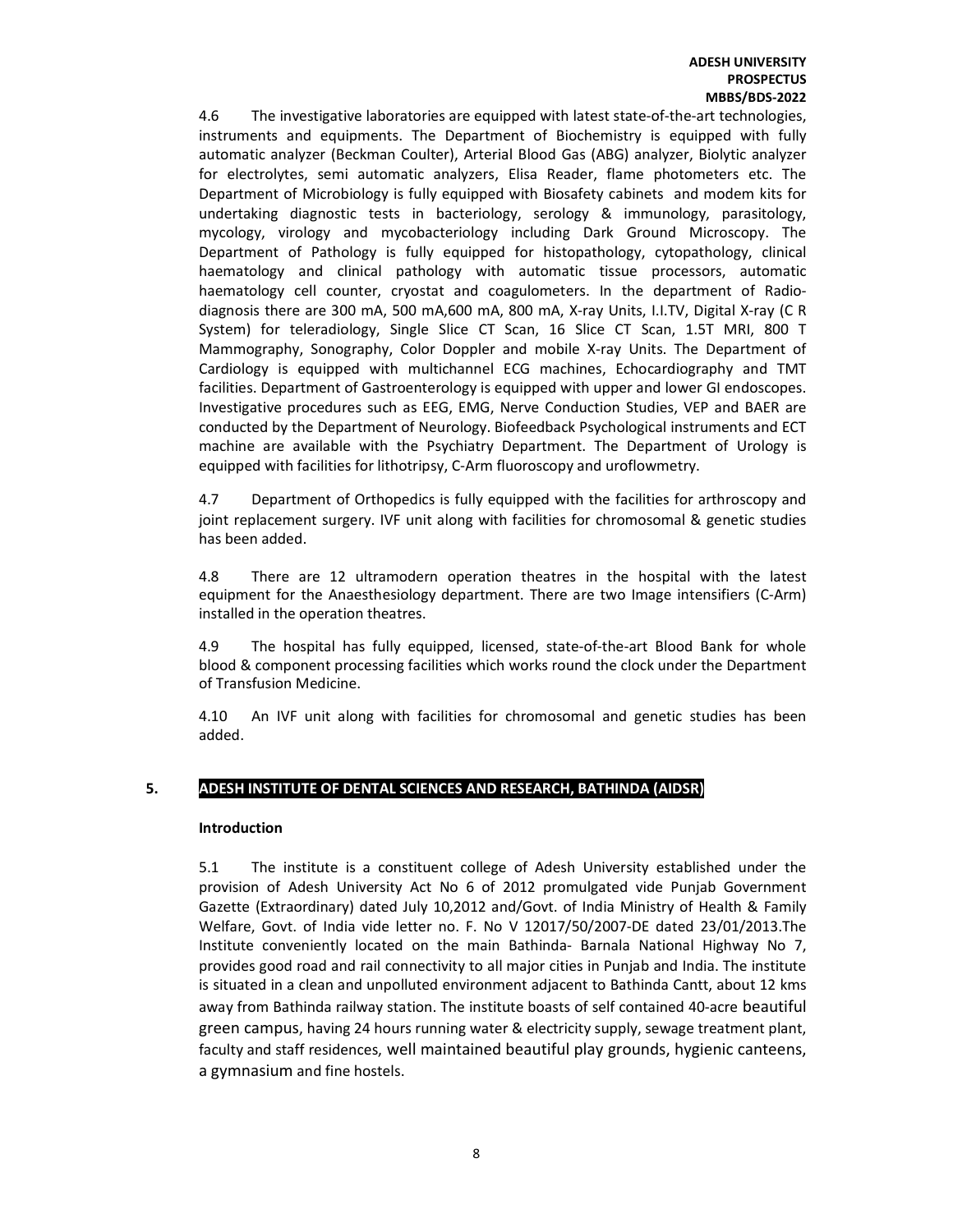5.2 The AIDSR is a dental college with annual intake of 100 students for BDS course established in 2008. This institute is recognized by Dental Council of India and Ministry of Health & Family Welfare, Govt. of India vide letter no. F. No V 12017/50/2007-DE dated 23/01/2013. MDS Conservative Dentistry and Endodontics and MDS Orthodontics & Dentofacial Orthopedics has been recognized by the Dental Council of India. All the teaching departments of basic sciences are equipped with state-of-the-art modern laboratories, instruments and teaching aids. The institute has well maintained lecture halls with 120 seating capacity equipped with LCD projector together with multi-media and other audio visual facilities, along with sound amplifying systems with special emphasis laid on participatory teaching.

5.3 The dental college has a spacious library with air cooled, well ventilated and illuminated expansive halls for reading purposes. The library is equipped with computers having broad band unlimited internet access for reference to the latest research publications of the research material and other information through Pubmed and worldwide web. The library has E- library network which provides access to a large number of e-journals. Reprographic services are available at a nominal cost to the students. The library also has got a huge reading room for the students to bring their own study material to pursue in a peaceful and temperature controlled environment. Computers have been provided to all the departments of the college and teaching hospital, thus helping the staff members to update their knowledge and skills from time to time. In addition a spacious examination hall for students to appear in respective departments has also been provided. A huge state-of-theart centrally air-conditioned auditorium-cum-examination hall, with modern audio-visual aids, and seating capacity of 1200 is available. Regional and State level professional conferences are frequently held in the auditorium.

5.4 The hospital has an entrance foyer which provides a splendid view and a visual comfort for the patients, having enough space to seat more than 100 patients, waiting for their registration, buying medicines at the pharmacy on one side or simply waiting for the relatives. The ground floor has Department of Oral Surgery Operation Theatre (Minor & Major) Department of Oral Medicine, Haematological Lab, Radiovisiography, OPG Room and Lecture Hall.

5.5 The first floor consists of Department of Conservative Dentistry and Endodontics, Pre-Clinical conservative Laboratory, Department of Prosthodontics, Dental Material Laboratory and Lecture Hall. The second floor consists of Department of Pedodontics and its Laboratory, Department of Orthodontics and its laboratory, Department of Periodontics, Pre-Prosthetics Laboratory, Central Library and Lecture Hall. The third floor consists of Department of Oral Pathology and its Laboratory, Department of Preventive and Public health Dentistry and Lecture hall.

5.6 Hospital is having 205 electricity operated Dental Chairs with all the attachments. Hospital has monthly OPD attendance between 3000-3500 patients. AIDSR provides modern facilities to all kinds of Dental care. The college has Community Dental Van fully equipped with all the treatment facilities which allows to conduct dental health awareness programs at rural and remote areas and to provide all kinds of Dental care.

## 6. NUMBER OF SEATS (UG COURSES)

The following Under Graduate Medical/Dental courses with the number of seats indicated against each have been Recognized at Adesh Institute of Medical Sciences and Research and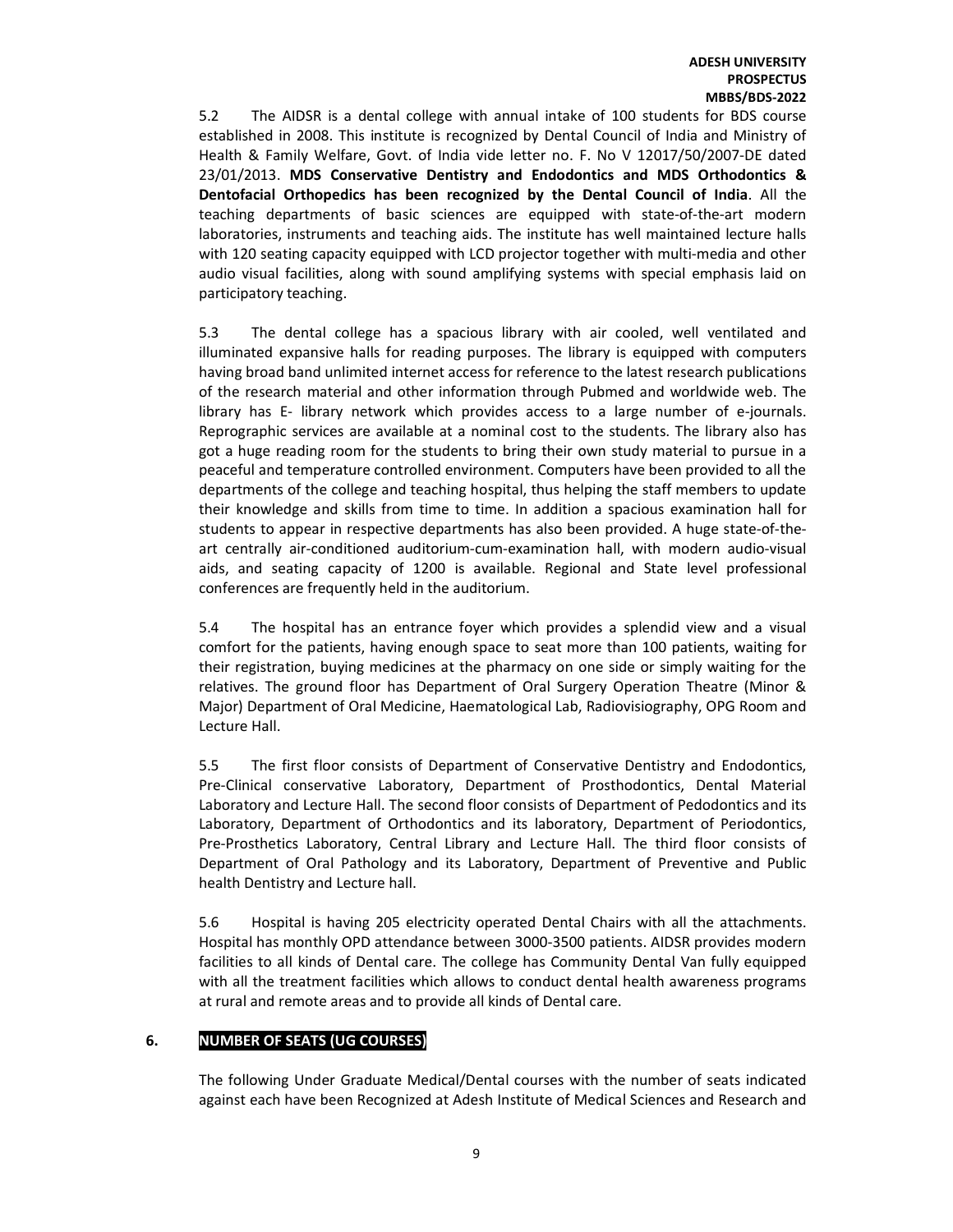Adesh Institute of Dental Sciences and Research (both constituent colleges of Adesh University Bathinda) by the Medical Council of India under section 10A of the IMC Act/Dental Council of India under section 10 of the Dentists Act of Central Government respectively:

| Sr No | Name of the | <b>Number of Seats</b> |
|-------|-------------|------------------------|
|       | programme   |                        |
| a)    | <b>MBBS</b> | 150                    |
| b)    | <b>BDS</b>  | 100                    |

## 7. DISTRIBUTION OF SEATS

7.1 Distribution of seats for MBBS programme is as under:

| (a) | For Indian Students      | 128* |
|-----|--------------------------|------|
| (b) | For NRI/Foreign Students | 22   |

## \* Includes reservations as follows:

- 25% for Scheduled Castes (SC)
- 10% for Backward Classes (BC)
- 5% for Physically Handicapped/ Orthopedically Handicapped.
- 1% Migrants from Jammu & Kashmir due to terrorist violence.
- 7.2 Distribution of seats for BDS course is as under:

| (a) | For Indian Students | 85* |
|-----|---------------------|-----|
| .   | . <i>.</i> .        |     |

(b) For NRI/Foreign Students 15

## \* Includes reservation as follows:

- 25% for Scheduled Castes (SC)
- 10% for Backward Classes (BC)
- 5% for Physically Handicapped/ Orthopedically Handicapped.
- 1% Migrants from Jammu & Kashmir due to terrorist violence

## 8. ELIGIBILITY CONDITIONS

8.1. The admission to MBBS/BDS programme shall be open to candidates who have qualified NEETUG-2022 and eligible as per Punjab Government. notifications and subsequent amendment(s)/corrigendum(s).

8.2. Merely applying for admission to MBBS/BDS courses on the basis of NEET-UG-2022 will not entitle the candidates to be eligible. Eligibility and merit of a candidate for admission will be determined by the Admission Committee strictly as per rules and regulations laid down in the Punjab Government Notification(s) as published in this prospectus and all other such documents as are required with the ADMISSION APPLICATION FORM.

8.3. Counselling/Admissions shall be conducted by the admission committees constituted by the Punjab Government for this purpose.

8.4. Age as per NEET-UG 2022.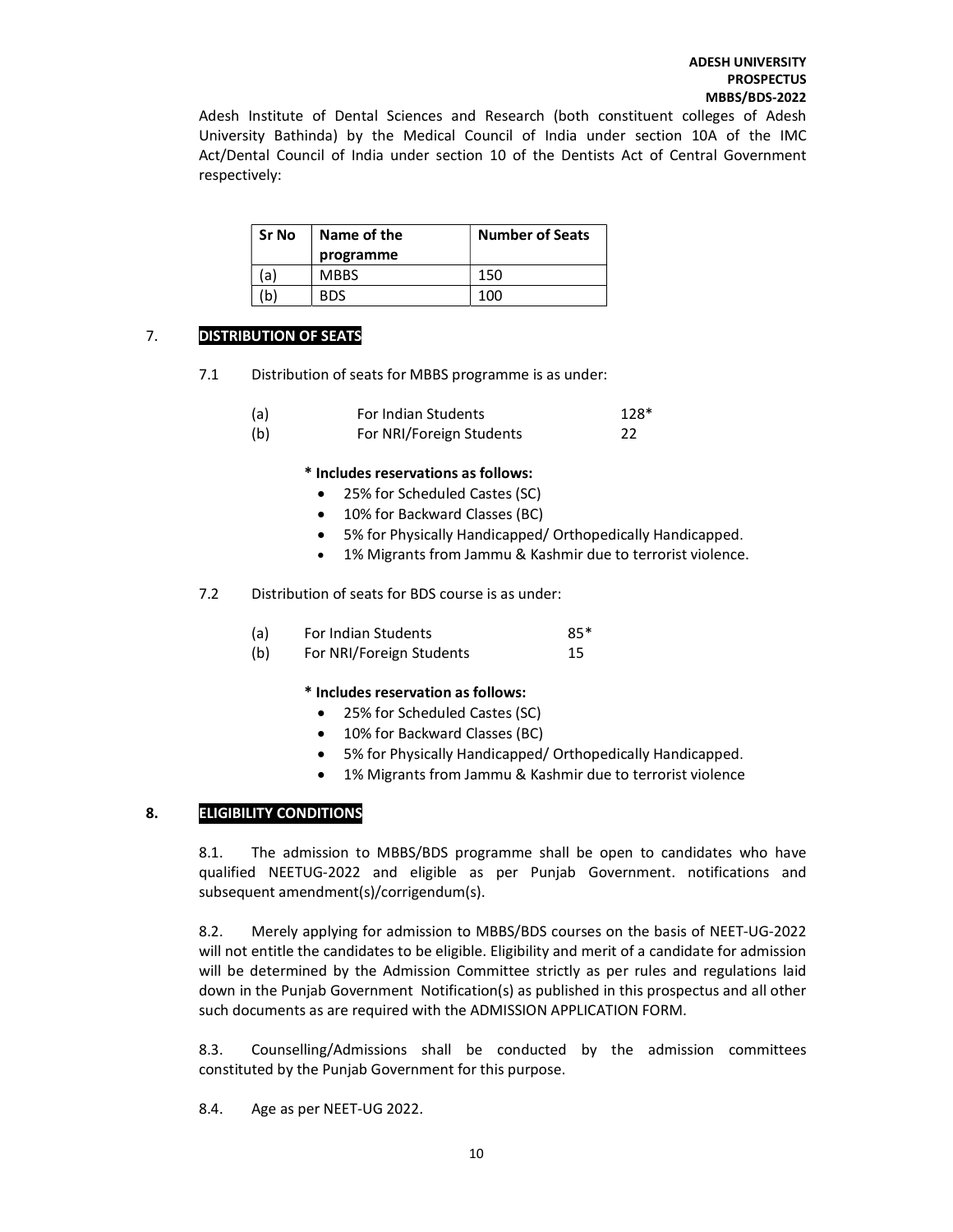## 9. ENROLLMENT

9.1 All the candidates provisionally allocated seats at Adesh Institute of Medical Sciences and Research (AIMSR) Bathinda and Adesh Institute of Dental Sciences and Research (AIDSR) Bathinda through Combined ONLINE Counselling will report to therespective institutes formedical examination and enrollment. The enrollment charges will be taken as per provisions of rule 9.4 ibid.

9.2 The candidatesare required to carry original and one set of self attested copies of thefollowingcertificates/documents at the time of enrollment in Adesh Institute of Medical Sciences and Research, Bathinda for MBBS programme and Adesh Institute of Dental Sciences and Research, Bathinda for BDS programme of this university:

- (a) Matric or equivalent certificate as proof of date of birth
- (b) Certificate from the Head of the institute where from passed 10+1 and 10+2
- (c) Declaration from the Parent/Guardian
- (d) Detailed Marks Card of 10+1
- (e) Qualifying Examination Detailed Marks Card (of 10+2)
- (f) Entrance Test (NEET-2022) Admit Card
- (g) NEET-2022Result Card
- (h) Character Certificate from Institution last attended
- (i) Migration Certificate from institution last attended
- (j) Residence Certificate
- (k) Copy of Adhaar Card
- (l) Category Certificate (if applicable)
- (m) Gap year undertaking by the candidate after affixing self attestation and recent coloured photographs (If there is a gap after passing 10+2 examination)
- (n) Eight coloured passport size photographs (unattested) as on the Entrance Test Admit Card.

9.3 Relevant proformas relating to enrollment are available on the University websitewww.adeshuniversity.ac.in as per the following list:

- (a) Appendix A : Enrollment Form
- (b) Appendix B : Hostel Accommodation Form (to be filled in duplicate)
- (c) Appendix C : Self Undertaking regarding fee
- (d) Appendix D : Self Undertaking regarding terms & conditions
- (e) Appendix E : Bank Guarantee/Surety Bond
- (f) Appendix F : Affidavit by the student&parentsregarding ragging (English)
- (g) Appendix G : Affidavit by the student &parentsregarding ragging (Punjabi)
- (h) Appendix H : Affidavit by the student &parentsregarding ragging (Hindi)
- (I) Appendix I : Undertaking regarding admission

#### 9.4 INSTRUCTIONS FOR FILLING UP ENROLLMENT FORM

(a) After declaration of the result of the ONLINE Counselling by admission committee for UG programme in Medical College/Dental College, the candidates are required to deposit Rs 4000/- (Rs. 3000/- in case of SCCandidates) in cash at the University counter or in the form of Demand Draft in favour of Registrar, AdeshUniversity on any scheduled / nationalized bank payable at Bathinda on the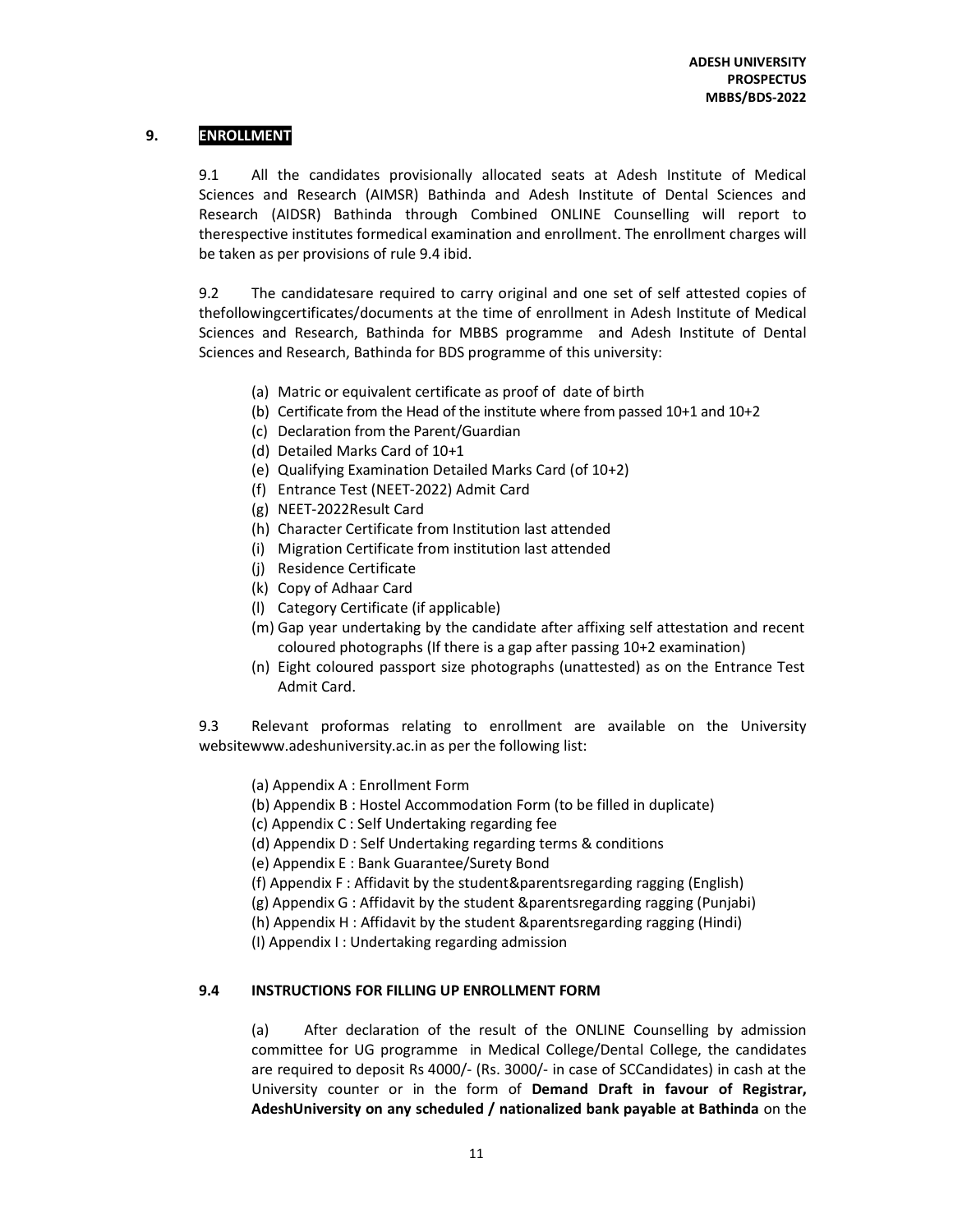day of joining at AdeshInstitute of Medical Sciences and Research and Adesh Institute of Dental Sciences and Research. They are also required to carry original and one set of selfattested copies of the certificates/documents as per clause No. 9.2 above.

(b) After deposition of tuition fee through specified bank challan on any branch of Oriental Bank of Commerce, the candidates will be required to deposit enrollment fee and fill up the enrollment forms and medical examination format the time of joining the respective college.

(c) In case any candidate is found to have furnished false information or certificate, etc. or is found tohave withheld or concealed information in his/her application form he/she shall be debarred fromadmission and legal action will also be taken as per rules.

(d) For claims on reserved seats wherever applicable, the candidates must support their claim byattaching self-attested photocopies of appropriate certificate(s)/documents issued by competentauthority.

## 10. FEE STRUCTURE MBBS/BDS Programme

#### Programme wise tuition Fees (other than NRI/Foreign students)

10.1 The tuition fee for MBBS programme will be charged for Four and Half Years. Year wise schedule of payment is as under.

| Year     | Amount (Rs)   |
|----------|---------------|
| 1st Year | 11,90,000/-   |
| 2nd Year | 13,09,000/-   |
| 3rd Year | 14,39,900/-   |
| 4th Year | 15,83,890/-   |
| 5th Year | $08,71,140/-$ |

10.2 Hostel and other college charges including Room Rent, Electricity, Mess etc are Rs. 1,85,000/- for MBBS per year. However, the Hostel charges may be paid in two installments for the First year only. Hostel/College charges are subject to revision from time to time. Electricity charges for use of additional appliances are separate.

- 10.3 Security Deposit (Adjustable/Refundable)
	- (a) College Security (Adjustable in last fee) -Rs. 2,50,000/-
	- (b) Library Security (Refundable) -Rs. 50,000/-
- 10.4 Development charges for MBBS:

| Year     | Amount (Rs) | <b>Schedule of Payment</b> |
|----------|-------------|----------------------------|
| 1st Year | $60,000/-$  | at the time of joining     |
| 2nd Year | $60,000/-$  |                            |
| 3rd Year | $60,000/-$  | dates to be notified       |
| 4th Year | 60,000/-    |                            |
|          |             |                            |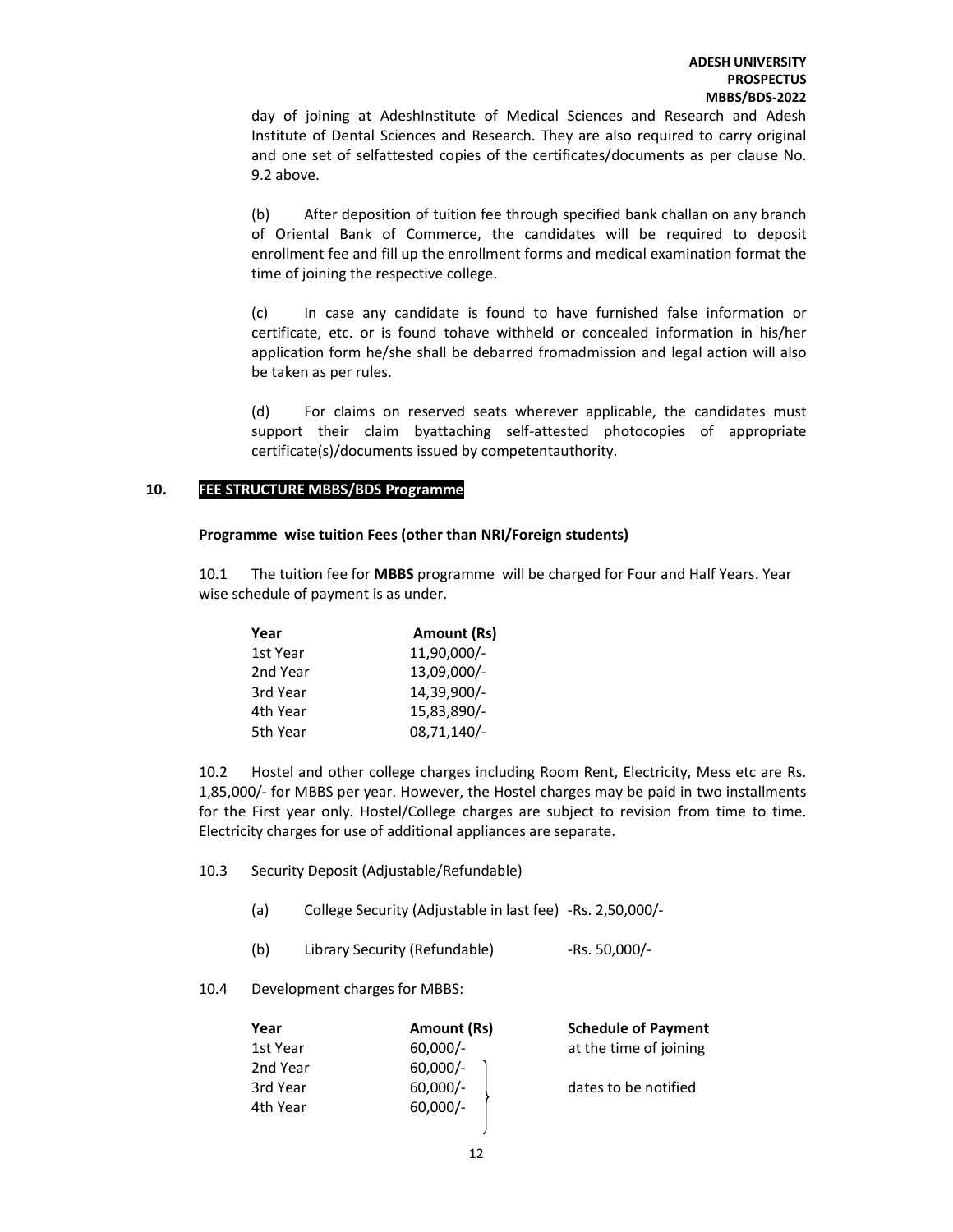5th Year 60, 000/-

10.5 The tuition fee for **BDS programme** will be charged for Four Years. Year wise schedule of payment is as under.

| Year     | Amount (Rs)  |
|----------|--------------|
| 1st Year | $1,65,000/-$ |
| 2nd Year | $1,81,500/-$ |
| 3rd Year | $1,99,650/-$ |
| 4th Year | $2,19,615/-$ |

10.6 Hostel and other charges including room rent, electricity, mess etc are Rs. 90,000/ per year. However, the Hostel charges may be paid in two installments for the first year only. Hostel/College charges are subject to revision from time to time. Electricity charges for use of additional appliances are separate.

10.7 College Security (Adjustable in last fee) -Rs. 30,000/-

#### NOTES:

1. If a candidate leaves the Institute/shifts or migrates to some other Institute, after the last date of admission or before completing the full prpgramme including Internship training, due to any reason whatsoever, the security will stand forfeited. In addition, he/she will have to pay all balance fees for the entire course. For this purpose, he/she will have to furnish, at the time of admission, a Surety Bond/Bank Guarantee Year wise for the amount equivalent to balance fee of remaining duration of the course along with an affidavit duly sworn in by the candidate himself and his parents duly attested by an Executive Magistrate.

2. NO DUES certificate from the accounts section, library, hostel and cafeteria etc is mandatory before processing University examination form for each professional examination.

3. The University Registration Fee/Examination Fee or Any other Fee/Charges notified from time to time by the University will be payable by all the candidates admitted in MBBS/BDS programme.

## 10.8 PROGRAMME WISE TUITION FEE, Hostel and Other Charges(NRI/FOREIGN STUDENT QUOTA)

(a) Tuition Fees:

|  | (i)  | <b>MBBS</b> | US\$ 1,25,000 |  |
|--|------|-------------|---------------|--|
|  |      | programme   |               |  |
|  | (ii) | <b>BDS</b>  | US\$ 44,000   |  |
|  |      | programme   |               |  |

(b) Entire fee is payable in one installment at the time of admission. However, a candidate may opt for payment in installments as below, in which case he/she (parent in case of minor) will have to give Bank Guarantee for each installment separately

| Installment No. | Amount Time of payment                                  |
|-----------------|---------------------------------------------------------|
| 60%<br>1st      | At the time of admission                                |
| 20%<br>2nd      | After one year of first payment by date to be notified  |
| 3rd<br>20%      | After one year of second payment by date of be notified |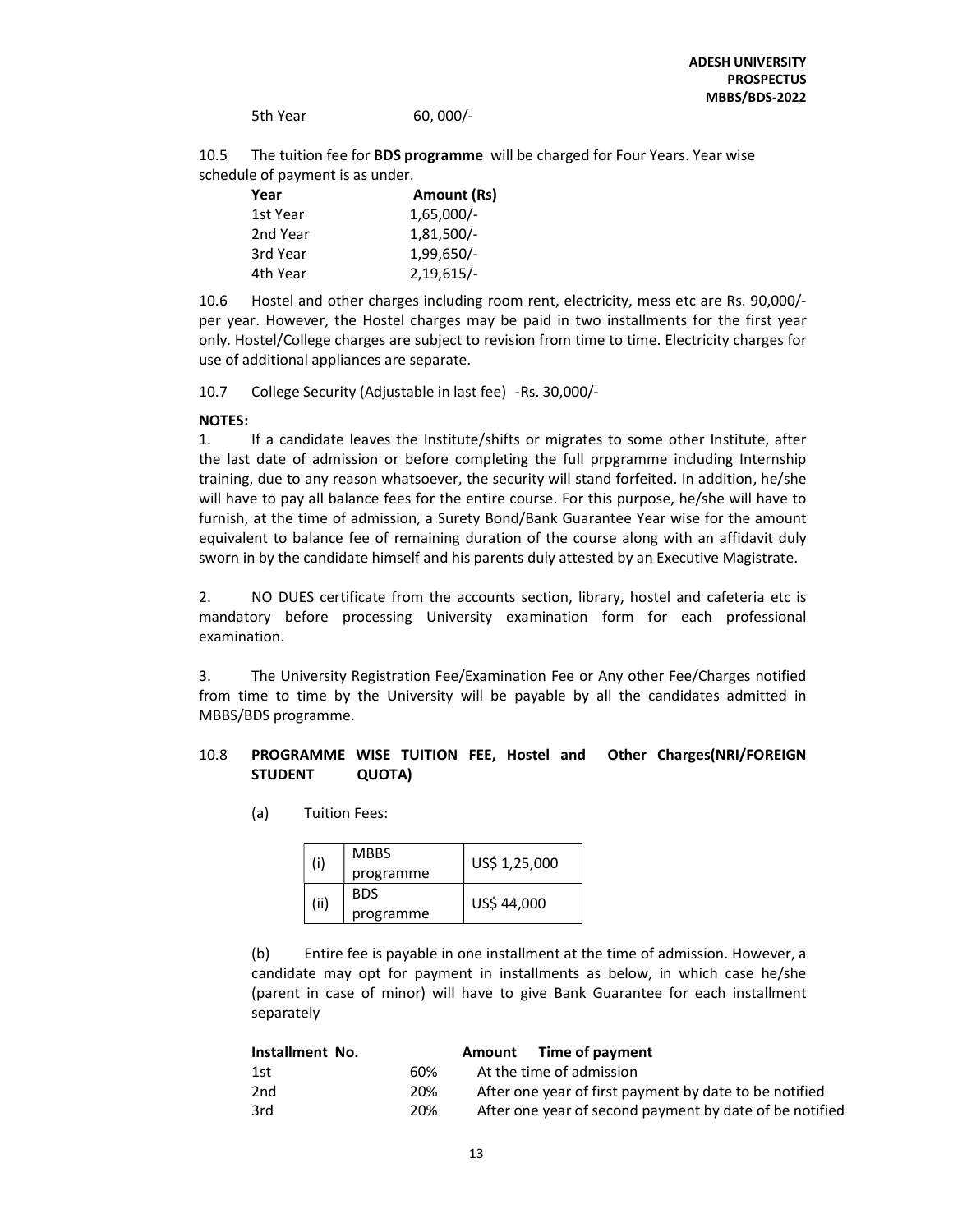10.9 Hostel and other college charges including room rent, electricity, mess charges etc are Rs. 1,85,000/- for MBBS and Rs 90,000/- for BDS per year. Hostel/College charges are subject to revision from time to time. Electricity charges for use of additional appliances are separate.

10.10 Security Deposit (Adjustable/Refundable)

- (a) College Security (Adjustable in last fee) US\$. 10,000/-
- (b) Library Security (Refundable) US\$. 500/-

10.11 Development charges:

| Year     | <b>Amount USS</b> | <b>Schedule of Payment</b> |
|----------|-------------------|----------------------------|
| 1st Year | $1,000/-$         | at the time of joining     |
| 2nd Year | $1,000/-$         |                            |
| 3rd Year | $1,000/-$         |                            |
| 4th Year | $1,000/-$         | dates to be notified       |
| 5th Year | $1,000/-$         |                            |

## 11. REFUND OF FEE

11.1 Fees once paid, shall not be refunded/adjusted. In case any student who leaves the college due to any reason whatsoever, after closure of the admission process/before completing the full programme, balance fee for entire course is payable by him/her. In such case security will also stand forfeited.

11.2 The fee shall be refunded / adjusted if candidate is shifted from one college / programme to another in subsequent counselling before closure of admission process/cut off date.

## 12. FEE FROM FAILED/DETAINED STUDENTS

A student failing/detained in any subject(s) in a University Examination shall be required to pay, for each subject and each attempt, tuition fee at the rate of:

## 12.1 For MBBS

- (a) Rs.25,000/- for Indian students.
- (b) US \$ 250 or equivalent amount for NRI/Foreign students.

## 12.2 For BDS

- (a) Rs.2,500/- for Indian students.
- (b) US \$ 250 or equivalent amount for NRI/Foreign students.

## 13. BANK GUARANTEE/SURETY BOND

13.1 All the students admitted to Adesh University shall have to furnish a Surety Bond/ Bank Guarantee year wise for the amount equivalent to remaining years programme fees along with an undertaking that the candidate would not seek migration to any other Institution nor shall he/ she leave the programme in midstream without completing the full programme due to any reason whatsoever, until and unless he/she deposits the balance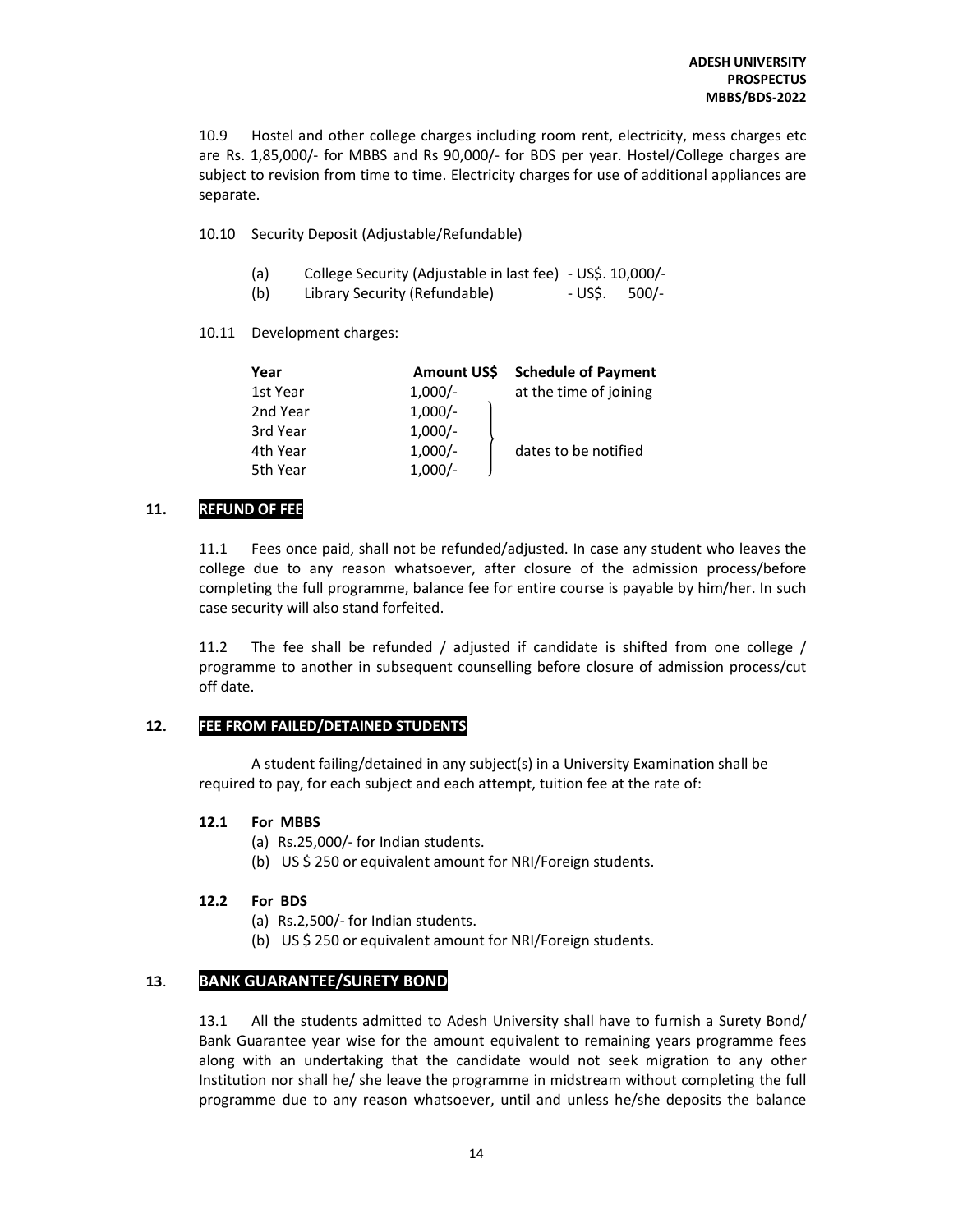amount of fee for the full programme. Objective of this provision is to safeguard the unaided Institute from resultant financial loss on account of such a student's seat remaining vacant for the remaining period of the programme.

13.2 If a candidate leaves the Institute/shifts or migrates to some other institute after the last date of admission or before completing the full programme including Internship training due to any reason whatsoever, the security will stand forfeited. In addition, he/she will have to pay balance fees for the entire programme. For this purpose, the candidates will have to furnish at the time of admission, a Surety Bond/Bank Guarantee year wise for the amount equivalent to balance fee of remaining duration of the programme along with an Affidavit duly sworn in by the candidate himself and his parents duly attested by an Executive Magistrate.

13.3 All the original testimonials and certificates such as Matric, 10+1, 10+2, Character Certificate, Admit and Result Card of entrance test etc. will be deposited by the students at the time of joining the programme and retained by the university in the custody of the constituent institute concerned till the completion of the programme and submission of prescribed no-dues certificates from concerned institutes and departments by the candidates.

13.4 Candidates admitted under NRI/ Foreign Students quota shall be required to furnish a Bank Guarantee at the time of enrolment in the format prescribed by the university in case they opt for payment of fees in installments.

## RULES AND REGULATIONS

## 14. INSTITUTE RULES

14.1 All admissions are provisional and are subject to approval by Adesh University, Bathinda.

14.2 The programme of study and examinations are governed by the regulations of Adesh University and NMC/DCI. All students are required to undertake a course on Universal Human Values. Other compulsory courses under Choice Based Credit System proposed by UGC may be introduced by the university alongwith professional curriculum. Fee structure for such courses will be separate and notified on University website.

14.3 The classes for the failed/detained students start immediately after the declaration of the results. Attendance in these classes is compulsory. All failed/detained students are required to appear for class tests/central tests as well as send up examinations to be eligible to appear in the next university examinations.

14.4 Migration is not permitted, except under extraordinary circumstances and subject to regulations of Adesh University and NMC/DCI. Internship must be completed in the institute. Stay in the hostel is mandatory during internship also.

14.5 The rules and regulations, including fees, may be revised as and when required and the revised rules and regulations/fee will be applicable irrespective of the conditions mentioned in this prospectus.

## 15. DISCIPLINE AND CONDUCT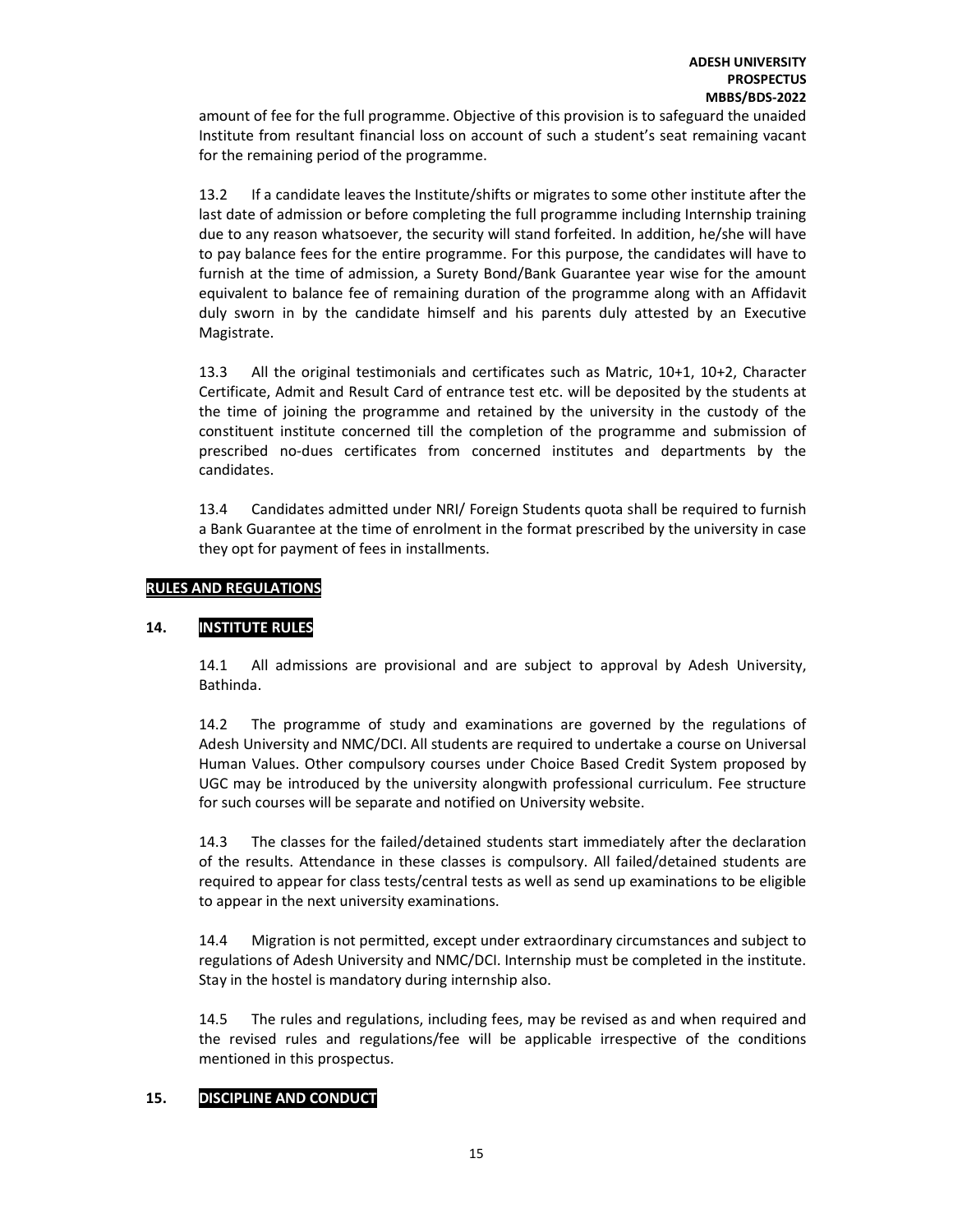The students shall have to stay in the campus with utmost discipline and conduct for which they and their parents shall have to give a self-attested undertaking to the Principal at the time of admission. It is expressly implied upon the students and their parents to ensure a good disciplinary and moral conduct, failing which, the students may be rusticated from the institution or may be asked to vacate hostel accommodation. Being a residential institute, students must attend their theory and practical classes regularly and their absence from classrooms and/or hostel shall be noted and efforts will be made to send the information to their parents in case of lapses. The parents are required to meet the Principal and the faculty from time to time for updates regarding the academic performance and other activities of their children/wards.

## 16. CONDUCT WHILE ON UNIVERSITY CAMPUS

16.1 Wearing of white coat/doctor's coat with college emblem and name plate on left top pocket is compulsory for all the students. Identity card must be displayed at all the times in the campus.

16.2 No student is allowed to leave the lecture room without the permission of his/her teacher or until the class is over.

16.3 Immediately after assembly of the class, the roll call will be taken. A student coming late into the Lecture Theatre will be marked absent unless his excuse for being late is accepted by the teacher. Disciplinary action will be taken against any student misbehaving in the class room.

16.4 Students are not permitted to remain in the lecture room except during the prescribed hours of lectures.

16.5 Students are also not permitted to sit in the library, canteen, hostel or lawns of the Institution during class hours. Monetary fine will be imposed and disciplinary action shall be taken on the students found violating this rule.

## 17. LEAVE

17.1 Period of ANY TYPE of leave (including sick leave) will be considered as ABSENCE for purposes of determination of candidate's eligibility to appear in the University Examination and also for computation of Internal Assessment.

17.2 In all cases leave taken will be at the student's own risk so far as the percentage of attendance is concerned and even medical certificate will NOT make up for deficiency in attendance.

17.3 Sick leave will only be granted on the production of a valid medical certificate from an authorized medical officer appointed by the Principal of the college except when the student is already on leave out of station. The student will submit fitness certificate from same doctor before rejoining.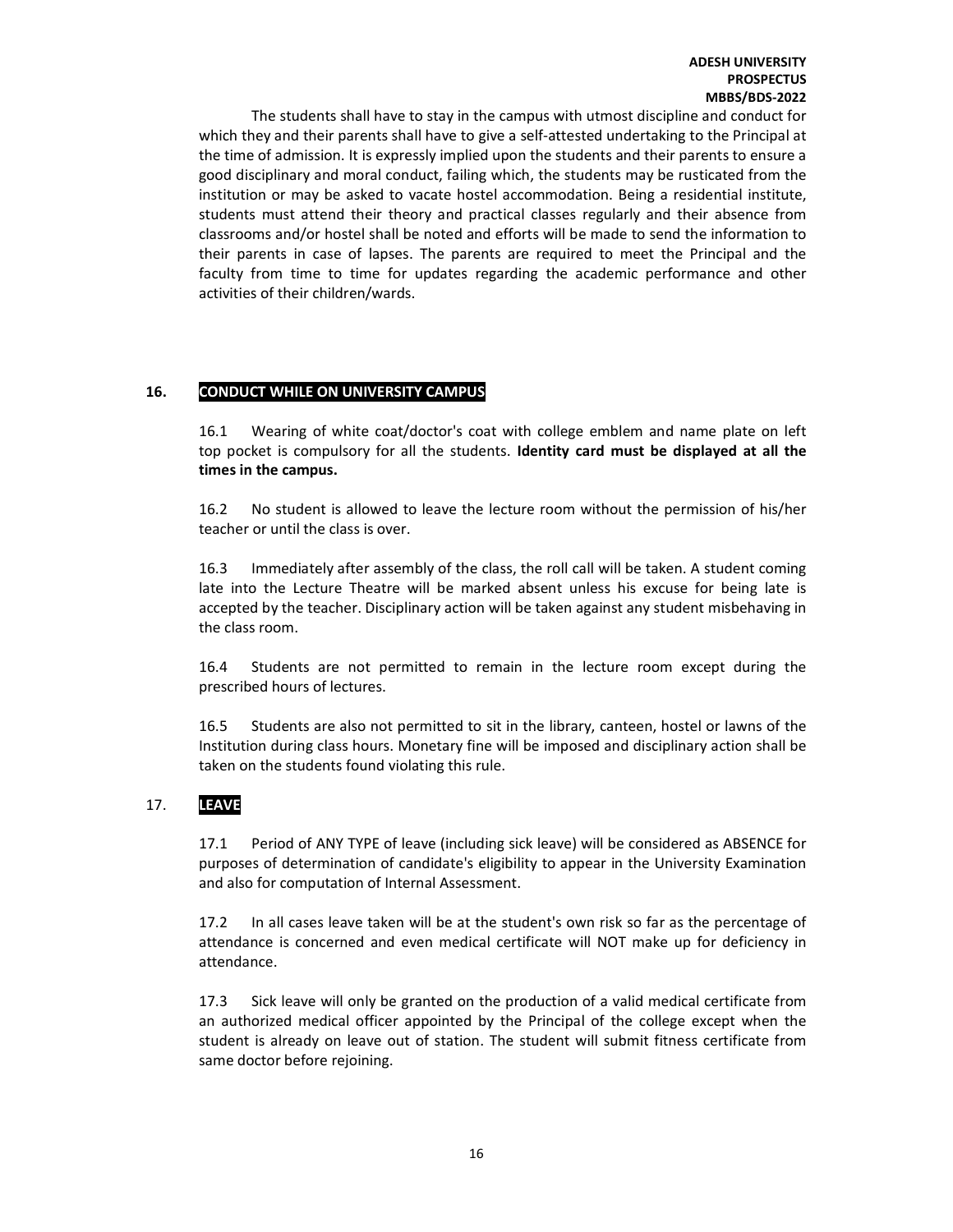17.4 The medical certificate must specify the nature of the illness and the period with dates of leave recommended on account of that illness.

17.5 In case a student is absent without leave continuously for five days in a subject, the information will be sent to the Principal by head of department and if the absence continues for a period of four weeks, name of the student will be struck off the college rolls. Intimation in this regard will be sent to the parents of the concerned student.

## 18. GENERAL

18.1 Students are required to observe order and discipline at all times in the college.

18.2 Students are required to wear simple and decent clothes commensurate with status as future doctors in the college and its premises whereverwearing dress as per dress code is not prescribed. Wearing T-Shirts without collars/ revealing clothes/shirts with slogan printed are not allowed. Each student must have at least one set of sports dress including sports shoes.

18.3 Following are strictly forbidden in the institution and its premises:

(a) Smoking and possession or use of alcoholic beverages or delinquency under the influence of alcohol/intoxicants.

- (b) Possession or use of addictive or hallucinogenic drugs in the campus.
- (c) Gambling.
- (d) Possession of or use of firearms, any lethal weapon or explosives.

18.4 Displaying and distribution of partisan, anti-secular and political pamphlets or circulars etc in the college, hostels and hospital premises are not allowed.

18.5 All irregularities and breach of discipline will be brought to the notice of the Principal by the Professors under whom the student is working.

18.6 Any student breaking or damaging any campus property shall be required to pay the cost of repair or replacement and shall be punished under the college disciplinary rules.

18.7 Examination/other charges will payable as per norms of Adesh University.

## 19. DRESS CODE

19.1 In order to inculcate an attitude of equality, pride and allegiance to alma mater, there is a prescribed dress code in AIMSR/AIDSR for summer and winter as well as for sports fields.

19.2 The prescribed dress is to be worn on all formal/ceremonial occasions as well as prescribed days of the week during working hours and while representing the institution in co-curricular/extra-curricular activities/other official events.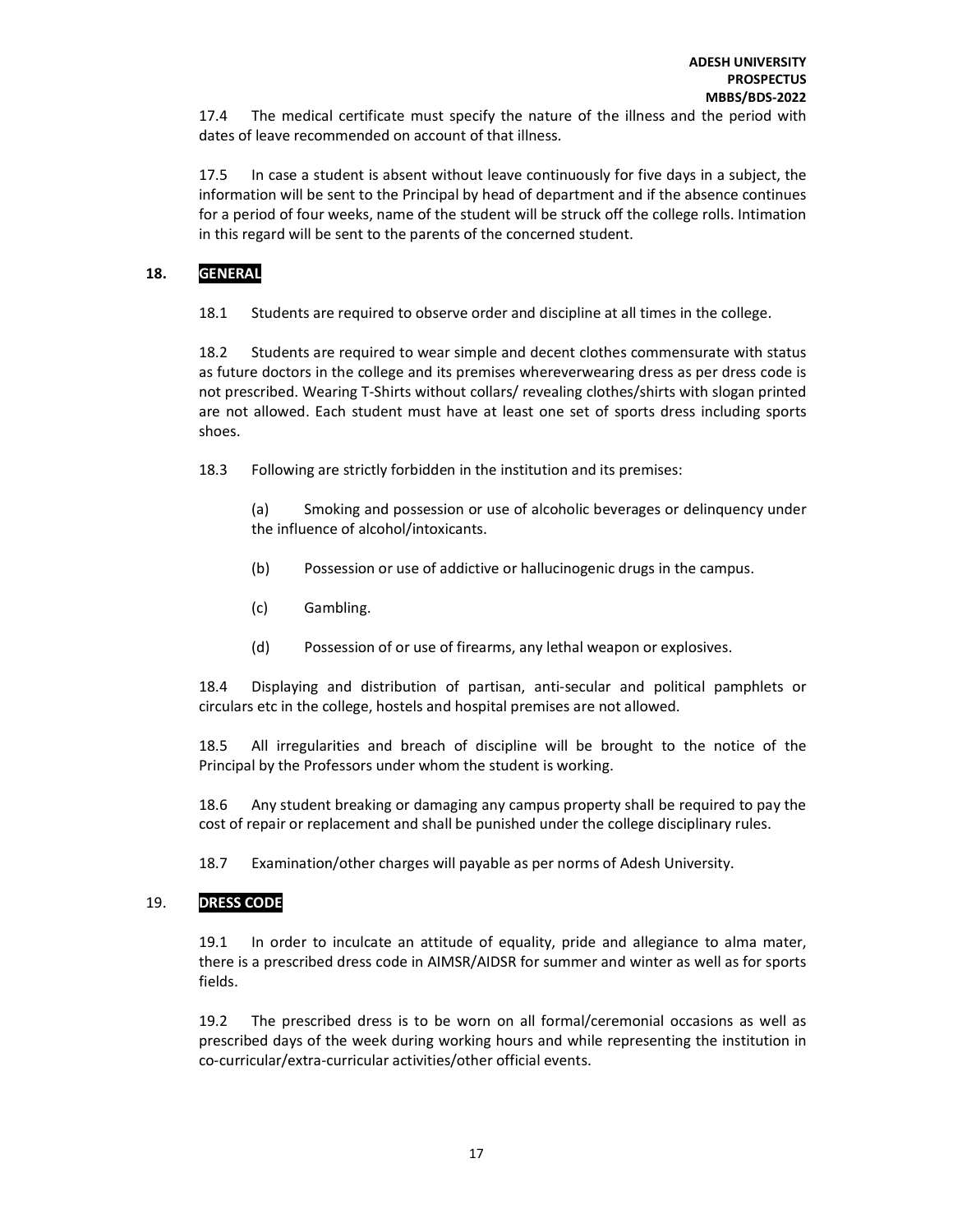19.3 All students are required to observe the dress code. Violation may attract disciplinary action.

## 20. STUDENTS COUNCIL

20.1 There is a students' council in each college composed of representatives from each class.

20.2 The council assists the college authorities to channelize and address all student issues related to curricular and co-curricular activities.

20.3 Student's council is ceremonially installed each year. Members get weightage in internal assessment.

## 21. INDISCIPLINE AND PUNISHMENT

21.1 For all such offences that occur anywhere in the campus including college or hospital premises or in the college hostels, the Principal, may at his discretion refer the case to the college disciplinary committee, which shall be appointed by the Principal from time to time. This disciplinary committee shall have the power to interview any student or parents or any member of the staff or any member of public and is empowered to send its recommendations to the Principal. The cases involving students of more than one constituent college will be referred to Central Disciplinary Committee.

21.2 After considering the recommendations of the concerned disciplinary committee, disciplinary action by the Principal against the students committing an offence might take one or more of the following forms depending upon severity of the offences:

(a) The student may be asked to tender an apology, verbal or written. This shall be placed on the student's record.

(b) A deterrent fine may be imposed.

(c) A red ink entry may be marked against the student which can affect his/her internal assessment on account of misconduct.

(d) Scholarship may be suspended or stopped.

(e) A student may be suspended from the college rolls for a period not exceeding two weeks at a time, pending enquiry into the misconduct of the student.

(f) The student may be expelled from the college for a certain period as recommended by the disciplinary committee, followed by approval of the Vice Chancellor.

(g) A student may be placed on probation for a period up to one year. If during the period of probation, he/she fails to improve his/her conduct, he/she may be expelled from College.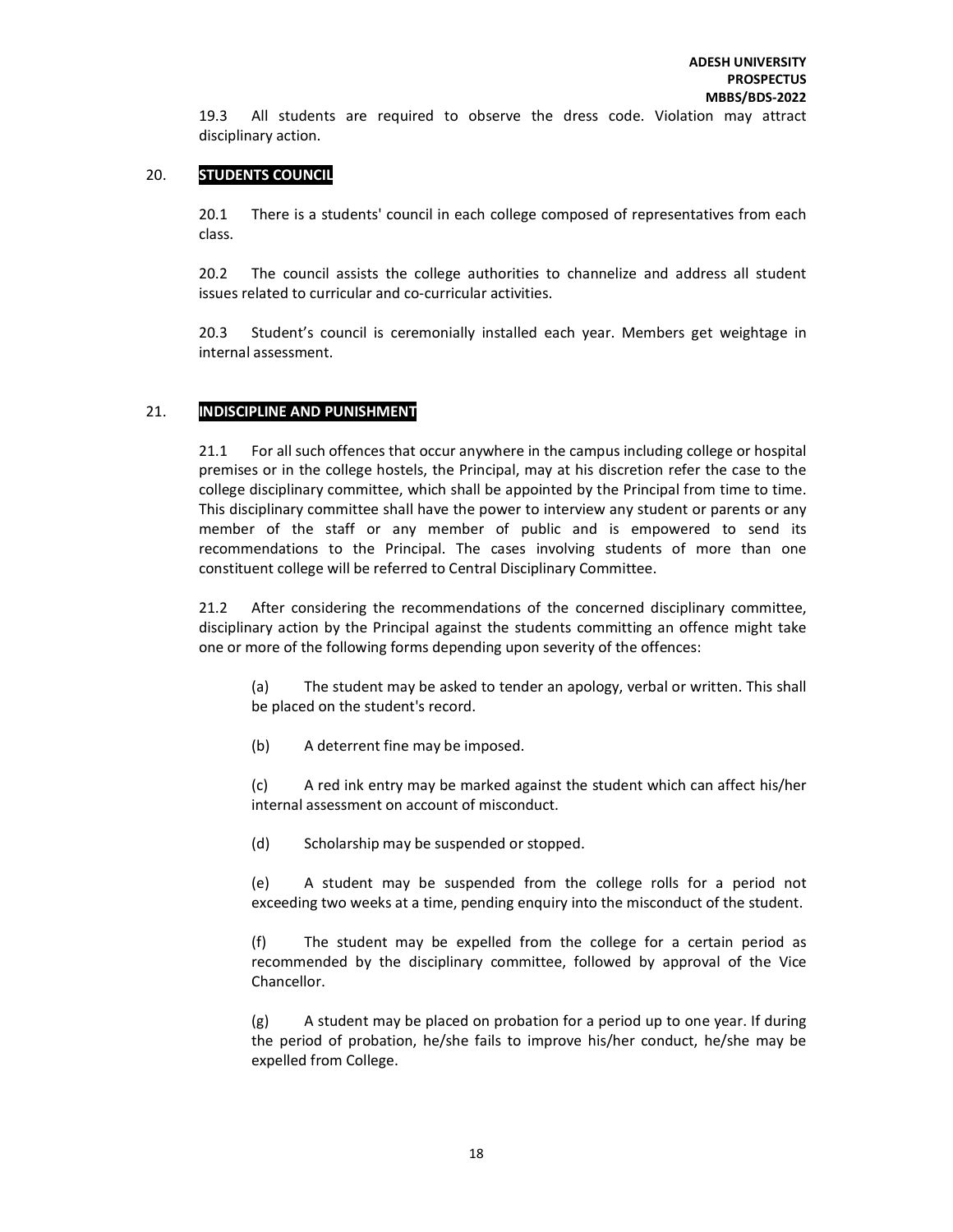(h) Red Ink Entry: Disciplinary committee award of Red Ink Entry will be recorded in personal file of the student, in a register maintained by the Principal and in the Examination Branch of Adesh University. Implications are as below:

- (i) First Red Ink Entry: A loss of 10% internal assessment for ensuing professional examination.
- (ii) Second Red Ink Entry: A loss of 10% internal assessment for all subsequent professional examinations.
- (iii) Third Red Ink Entry: Rustication for three months + (ii) above
- (iv) Fourth Red Ink Entry: Expulsion from college permanently being undesirable character.
- 21.3 Regulations relating to expulsion:

(a) Expulsion whenever imposed on a college student shall mean the loss of maximum up to five calendar years and will mean he/she being debarred from the university examination during the period of his/her expulsion.

(b) A student expelled from a college shall not be readmitted before the expiry of the period of his expulsion.

(c) Cases of expulsion shall be reported to the university by the Principal for registration and notification.

21.4 A student shall continue to be under the disciplinary jurisdiction of the Principal of the college till the completion of the course.

21.5 In case the applicant for admission is found to have indulged in ragging in the past or if it is noticed later that he has indulged in ragging, admission may be refused or he/she shall be expelled from the institution as per judgment of the Hon'ble Supreme Court of India in SLP (Civil) No. 24295/2004.

21.6 The decision of the Vice Chancellor in all cases shall be considered as final.

## 22. HOSTEL RULES

22.1 Adesh University is a fully residential complex.

22.2 All admitted students are required to stay in the hostel till the completion of internship.

22.3 All students will follow the hostel rules as applicable and as provided in a separate booklet.

## 23. ACADEMIC AWARDS

23.1 Institutional Awards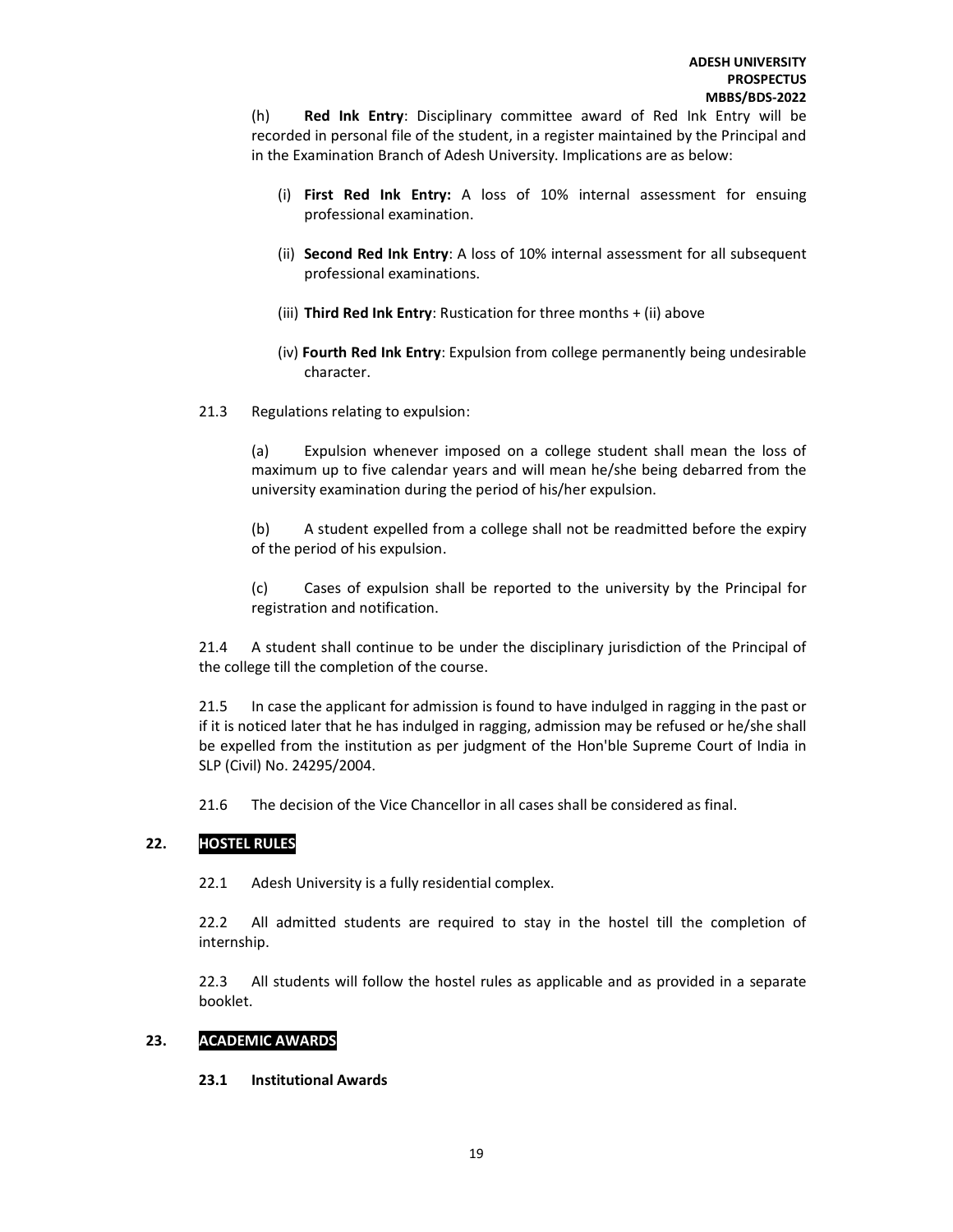The following criteria has been laid down for Academic Awards to students:

(a) All awards will be based purely on merit, as per performance in the professional examinations.

(b) Institutional Gold and Silver medal will be given to the Best Graduate and second Best Graduate of the year based on the total marks in all professional examinations.

(c) Institutional Gold, Silver and Bronze medals will be awarded to first 3 students in each professional examinations.

(d) Medals will be given to first 3 students in each subject in the University Professional Examinations.

(e) Medals will be given to the distinction holders.

(f) Institutional Gold Medal will be given to best intern of the year.

#### 23.2 University Awards

(a) Gold, Silver and Bronze Medals will be awarded to the First, Second & Third Position holders of the programme based on cumulative performance of the entire programme.

(b) In addition to the above special award/distinction may be conferred on the students for exhibiting extra ordinary achievements/performances.

## 24. LIBRARY

24.1 The Library will be open for all entitled readers on all working days from 0815hrs to 2345 hrs.

24.2 Silence and order must be maintained in the library at all times. Any violation of this rule will result in serious disciplinary action.

24.3 Any person who looses/defaces or otherwise seriously damages books etc. shall be liable to pay the cost of the replacement and in the event of the book being one of the set or series, the cost of whole set or series, shall be paid by the person if the single copy lost/damaged is not available.

24.4 The following shall be entitled to use the library:

- (a) The faculty of the college and hospital.
- (b) Students of the college.

24.5 Books that are required for occasional reference, such as encyclopaedias, dictionaries, atlases etc. and books of great value or rarity shall not be removed from the library.

24.6 Books borrowed from the library are not transferable.

24.7 Books are issued strictly according to the priority of demand.

24.8 A suggestion book is kept in the library in which suggestions for new books are invited.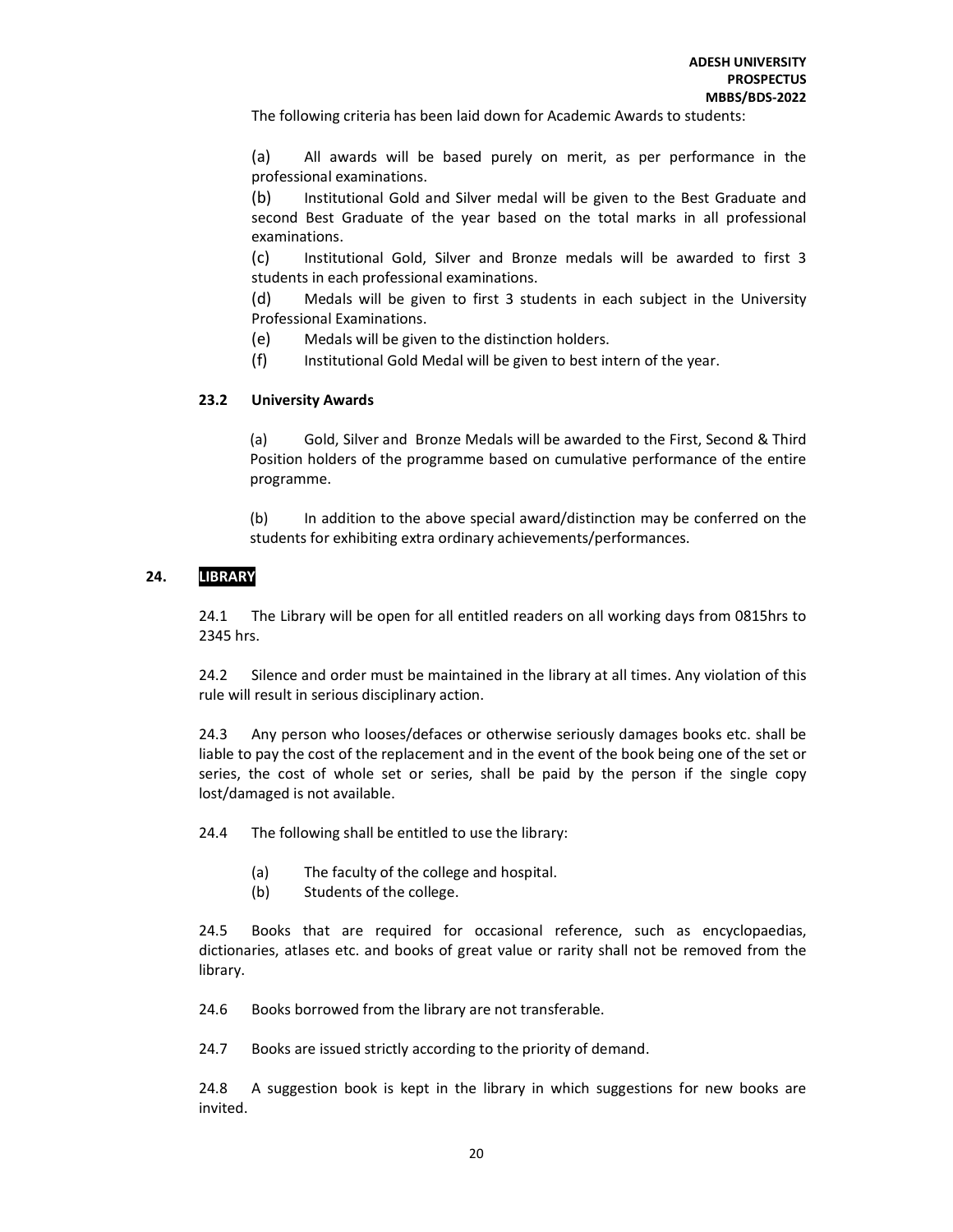## 25. LIBRARY RULES

25.1 Only two books will be issued for taking out from the library at a time by a candidate.

25.2 No book shall be kept by any students for more than 14 days. This privilege does not include the vacations. For each extra succeeding day that a book be kept there shall be a fine of Rs.10/- per book per day but the total fine shall not exceed the price of the book. Further issue of books shall be stopped till the fine is paid and the book returned to the library.

25.3 If the reason of non-return of book in time is beyond the control of the student and the Principal is satisfied, the fine may be reduced.

25.4 Every borrower will be supplied with a borrower's student card, which shall be stamped by the librarian every time a book is issued/ returned. If a card is lost, a new card is to be purchased from the librarian at prescribed cost.

25.5 The book card placed in the pocket at the end of the book must be delivered to the librarian before the book is taken away and the borrower must have it stamped.

25.6 The borrower card is not transferable. During stock checking, which will be notified in advance, all books issued must be returned.

25.7 Periodicals and newspapers received for the students section are placed on the table for the use of the students and must not be taken away under any circumstances.

25.8 Use of internet facilities in the library is subject to rules & regulations framed from time to time.

## 26. RULES REGARDING RAGGING AND ITS PREVENTION

26.1 As per the current orders of the Hon'ble Supreme Court of India/ National Medical Commission / Dental Council of India / University Grant Commission,the following should be noted by all candidates and their parents/ guardians.

26.2 Ragging in any form is strictly forbidden. Ragging is defined as "Any conduct by any student or students whether by words spoken or written or by an act which has the effect of teasing, treating or handling with rudeness a fresher or any other student or indulging in rowdy or undisciplined activities by any student or students which causes or is likely to cause annoyance, hardship or psychological harm or to raise fear or apprehension thereof in any fresher or any other student or asking any student to do any act which such student will not in the ordinary course do and which has the effect of causing or generating a sense of shame or torment or embarrassment so as to adversely affect the physique or psyche of such fresher or any other student, with or without an intent to derive a sadistic pleasure or showing off power, authority or superiority by a student over any fresher or any other student, in all higher education institutions in the country."

 26.3 In this connection an extract of relevant directions received from National Medical Commission are reproduced as under: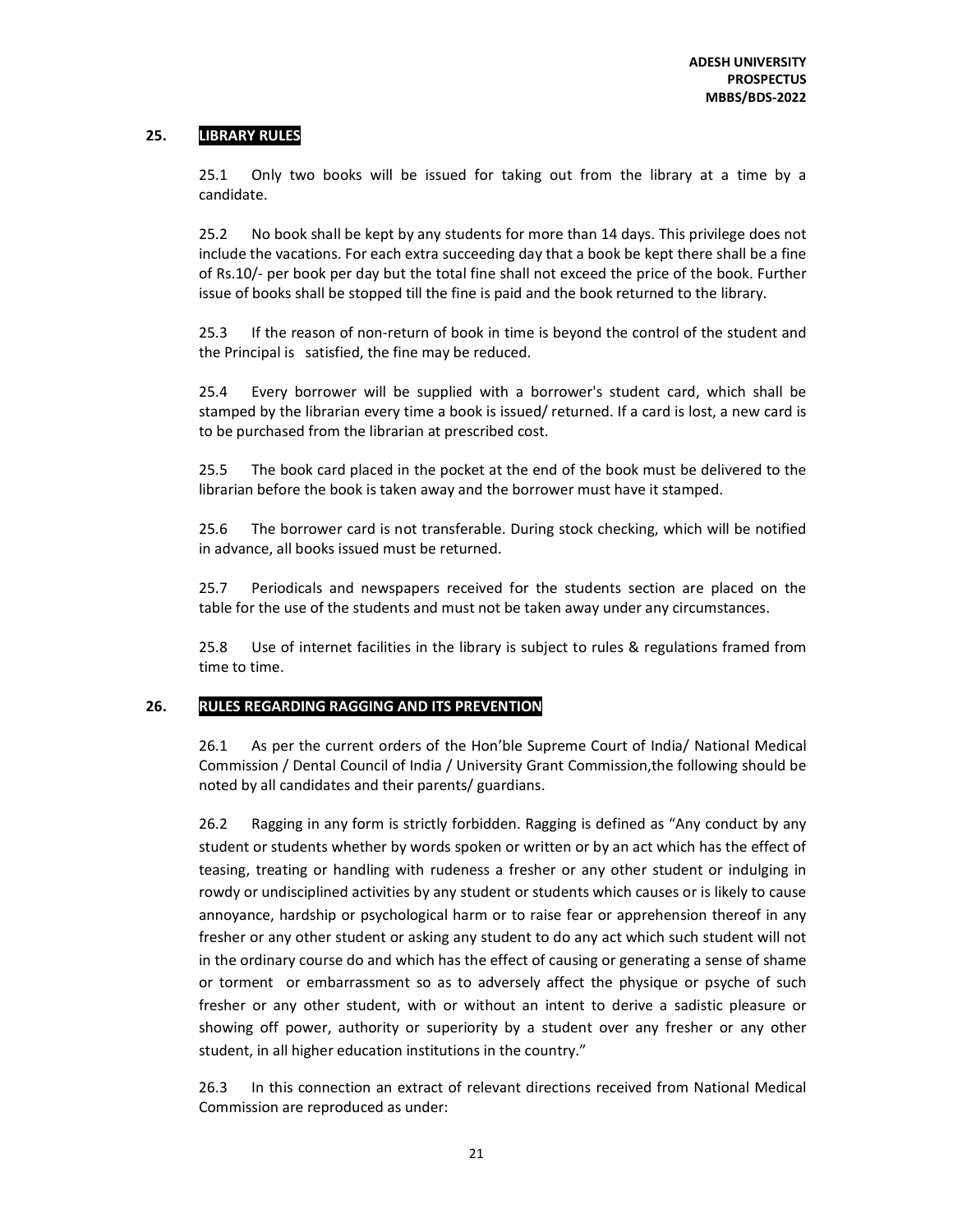(a) Every student for the purpose of his/her admission to the institution shall furnish a character certificate as prescribed by the university from the institutions where from he/she has passed his qualifying examination, which would mention the status of his /her behavioural pattern specially in terms as to whether he/she displayed persistent violent or aggressive behaviour or any desire to harm others.

(b) The admitting medical institution shall keep intense watch upon students who has a negative entry in this regard.

(c) An annual self-undertaking signed by each student, whether fresher or senior and his/her parent(s) jointly stating that each of them have read the relevant instructions/regulations against ragging, as well as punishment and that if the ward has been found guilty he/she shall be proceeded against, shall be procured.

(d) Such a self–undertaking shall be furnished in English, Hindi as well in vernacular (mother tongue of the parent) at the beginning of each academic year by every student as prescribed by the university.

(e) In order to ensure the 'ragging free environment in the campus, each institution shall compulsorily mention in the Prospectus and other admission related documents and shall depict the earlier directions of the Apex court and / or of the Central/State Governments pertaining to ragging as applicable, so that candidates and their parents are sensitized in respect of the prohibition and consequences of ragging.

(f) Each constituent college shall have an Anti-Ragging Committee and Anti Ragging Squad, which shall comprise of other than senior teachers of the institution, representatives of Civil & Police administration and local media.

(g) In case the victim of ragging or his/her parents/guardian are not satisfied with the action taken by the Head of the Institution or by other Institutional authorities or where Head of the Institution is of the opinion that the incident ought to be so reported, it shall be mandatory for the institution to file a First Information Report with the local police authorities.

(h) In case the applicant for admission is found to have indulged in ragging in the past or it is noticed later that he has indulged in ragging, admission may be refused or he/she shall be expelled from the institution as per judgment of the Hon'ble Supreme Court of India in SLP (Civil) No. 24295/2004.

26.4 Ragging in any form shall constitute a criminal offence. A student involved in ragging may face the following disciplinary action:

- (a) Expelled from the institution.
- (b) Banned from the mess/hostel.
- (c) His/her scholarship can be withdrawn.
- (d) Debarred from examinations.
- (e) Prosecuted for criminal action.
- (f) Lodging of FIR with Local police against those who RAG/ ABET ragging.
- (g) Deterrent fine imposed in addition to above.

26.5 If any incidence of ragging comes to the notice of the authority, the concerned student shall be given the liberty to explain and if his /her explanation is not found satisfactory, the authority would proceed with action as outlined above.

26.6 The aggrieved students are free to report any incidence of ragging to any member of the ANTI-RAGGING COMMITTEE by written communication, telephone or SMS. All efforts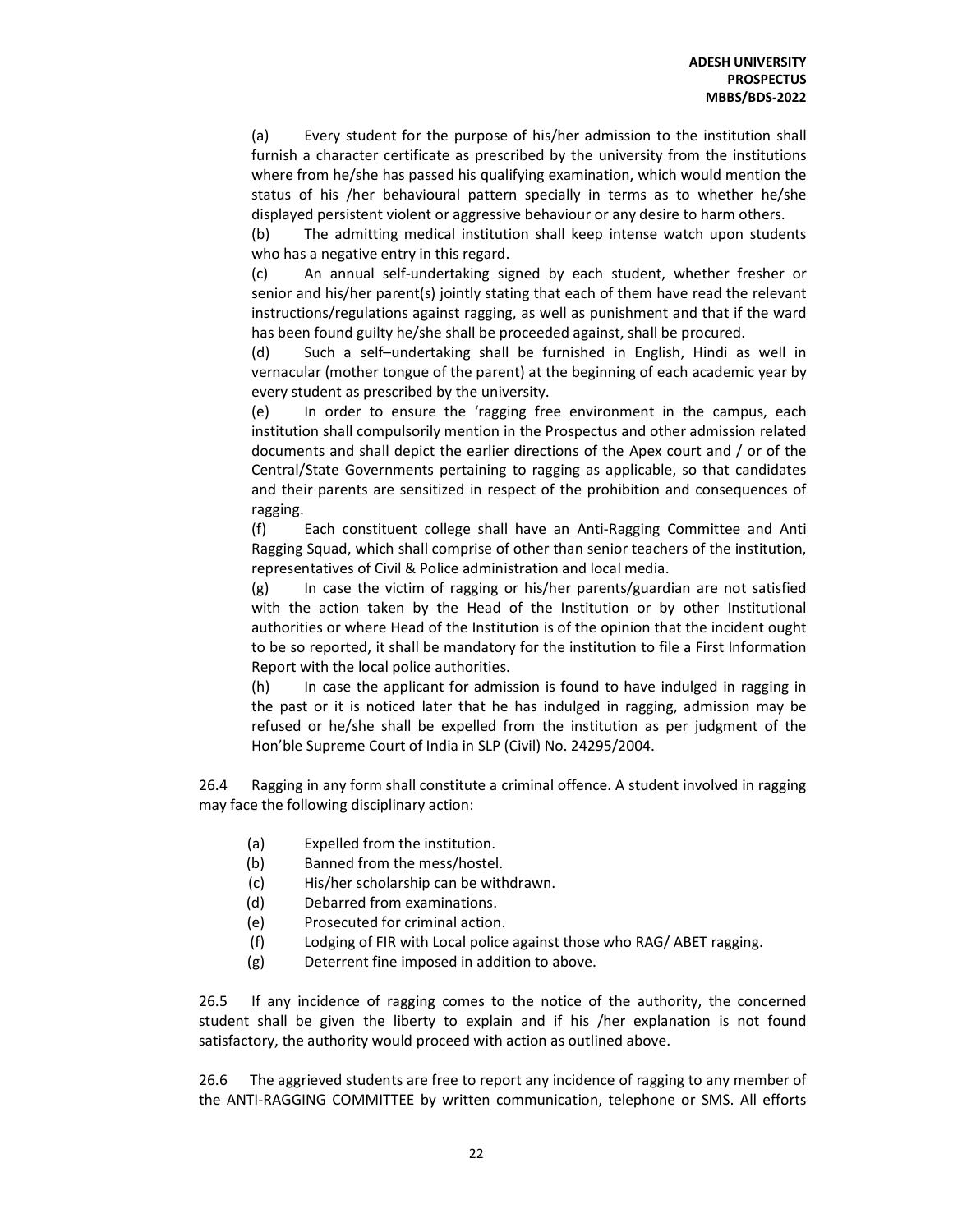will be made to keep the name of the reporting person confidential. The names and telephone numbers of the members of this committee will be provided to the students soon after admission.

#### ANY SITUATION NOT COVERED BY THESE RULES SHALL BE DECIDED BY THE VICE-CHANCELLOR

#### FOR UPDATES, PLEASE VISIT UNIVERSITY WEBSITE: www.adeshuniversity.ac.in

#### APPLICABILITY OF REGULATIONS FOR THE TIME BEING IN FORCE

Notwithstanding the nature of a programme spread over more than one academic year, the regulations in force at the time a student joins a course shall hold good only for the examinations held during or at the end of the professional/annual/semester and amended regulations, if any, will be applicable to the subsequent professional/annual/semester examinations. Nothing in these regulations shall be deemed to debar the University from amending the regulations subsequently and the amended regulations, if any, shall apply to all students old or new, as specified therein.

## SCHEDULE OF PROGRAMME AND DETAILED SYLLABI

The schedule of programme and detailed syllabi of various disciplines of undergraduate programme shall be according to the Regulations of the University prevailing for the time being.

#### **DISCLAIMER**

The statements made in this Prospectus and all other information, contained herein are believed to be correct at the time of publication. However, the University reserves the right to make at any time, without notice, changes in and/or additions to the regulations of University and conditions governing the conduct of students, requirements for degree, fee and any other information or statements contained in this Prospectus either on its own or under any rules or regulations imposed by UGC/Regulatory bodies. No responsibility will be accepted by the University for hardship or expense encountered by its students or any other person for such changes, additions, omissions or errors, no matter how they are caused.

#### SETTLEMENT OF DISPUTES

In case any student seeking admission/admitted to any disciplines available in the University, raises any dispute with regard to any order passed by the Admission Committee and/or enforcement, interpretation of the terms of the admission or any other matter covered by the Regulations of the University and/or the terms given in the Prospectus, the same shall be settled by the Vice Chancellor of the University or his nominee, whose decision shall be final subject to the condition that the